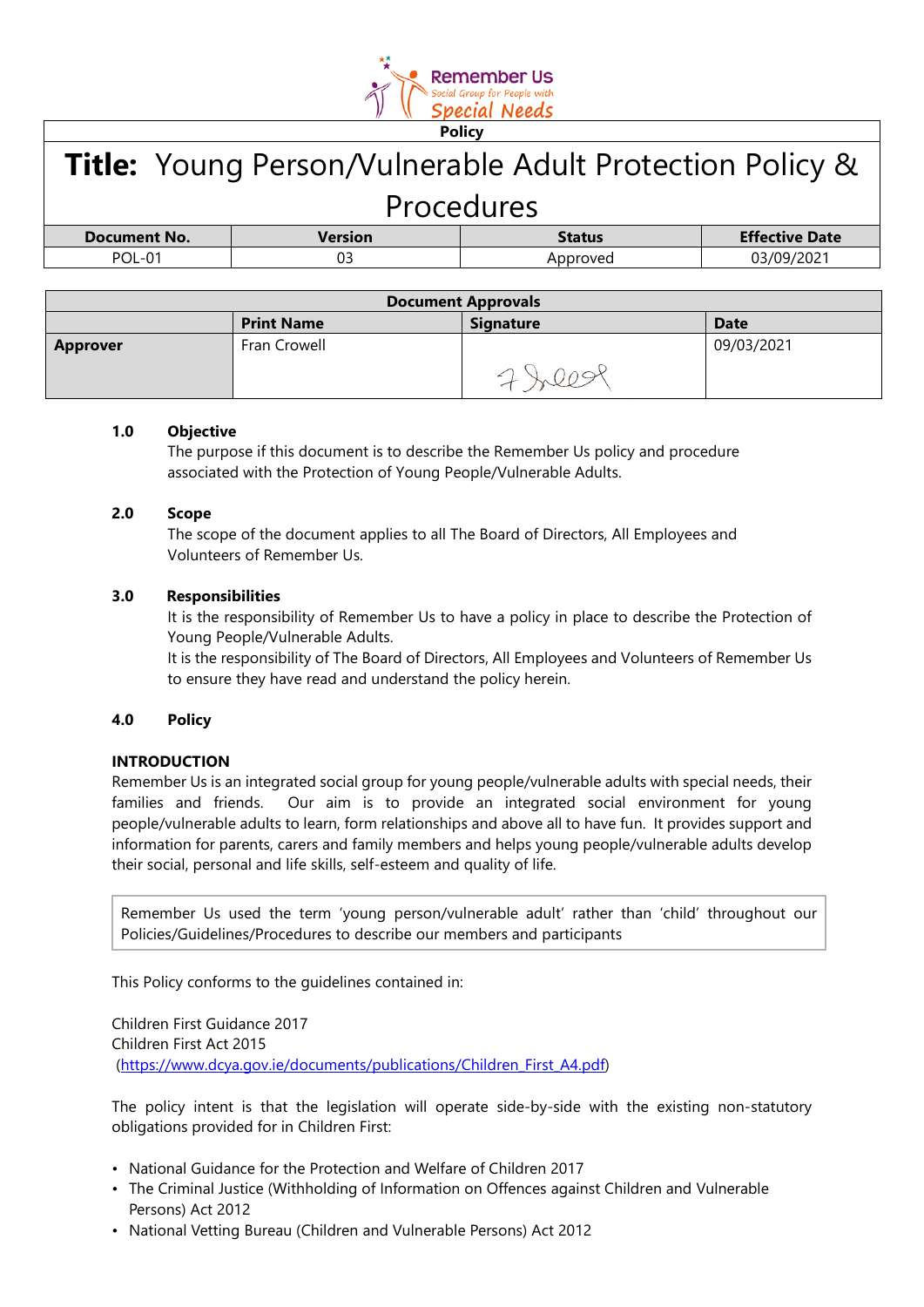

### **Title:** Young Person/Vulnerable Adult Protection Policy & Procedures **Document No.**  $\begin{array}{|c|c|c|c|c|}\n\hline\n\end{array}$  **Version**  $\begin{array}{|c|c|c|c|c|}\n\hline\n\end{array}$  **Status**  $\begin{array}{|c|c|c|c|c|}\n\hline\n\end{array}$  **Effective Date**

which are additional key pieces of complementary legislation designed to improve child safety and protection.

POL-01 03 Approved 03/09/2021

Children First: National Guidance outlines that all organisations working with children and young people should create a culture of safety that promotes the welfare of children and young people availing of their services. Most of these organisations will provide 'relevant services' as defined in the Children First Act 2015 and will have specific statutory obligations under the Act. The Guidance also outlines best practice procedures in child safeguarding that all organisations dealing with children and young people should consider. This is in addition to any statutory obligations under the Act. Set out below are statutory obligations of relevant services and Safeguarding Best Practice Procedures for all organisations.

Statutory obligations of relevant services:

The Children First Act 2015 places specific obligations on organisations which provide services to children and young people, including the requirement to:

- Keep children safe from harm while they are using the service
- Carry out a risk assessment to identify whether a child or young person could be harmed while availing of the service
- Develop a Child Safeguarding Statement that outlines the policies and procedures which are in place to manage the risks that have been identified
- Appoint a relevant person to be the first point of contact in respect of the organisation's Child Safeguarding Statement.

#### **MANDATED AND DESIGNATED LIAISON PERSON**

#### **The Role of the Mandated Person**

Mandated persons have two main legal obligations under the Children First Act 2015:

- To report harm of children, above a defined threshold, to Tusla
- To assist Tusla, if requested, in assessing a concern which has been the subject of a mandated report

The mandated person, under the legislation is required to report any knowledge, belief or reasonable suspicion that a child has been harmed, is being harmed, or is at risk of being harmed. The Act defines harm as assault, ill-treatment, neglect or sexual abuse, and covers single and multiple instances.

#### **The Role of the Designated Liaison Person (DLP)**

The DLP is a resource available to any staff member or volunteer who has a young person/vulnerable adult protection concern. The designated liaison person is responsible for:

- Ensuring that reporting procedures within your organisation are followed, so that child welfare and protection concerns are referred promptly to Tusla.
- Co-Ordinate and liaise with TUSLA on young people/vulnerable adult's protection issues.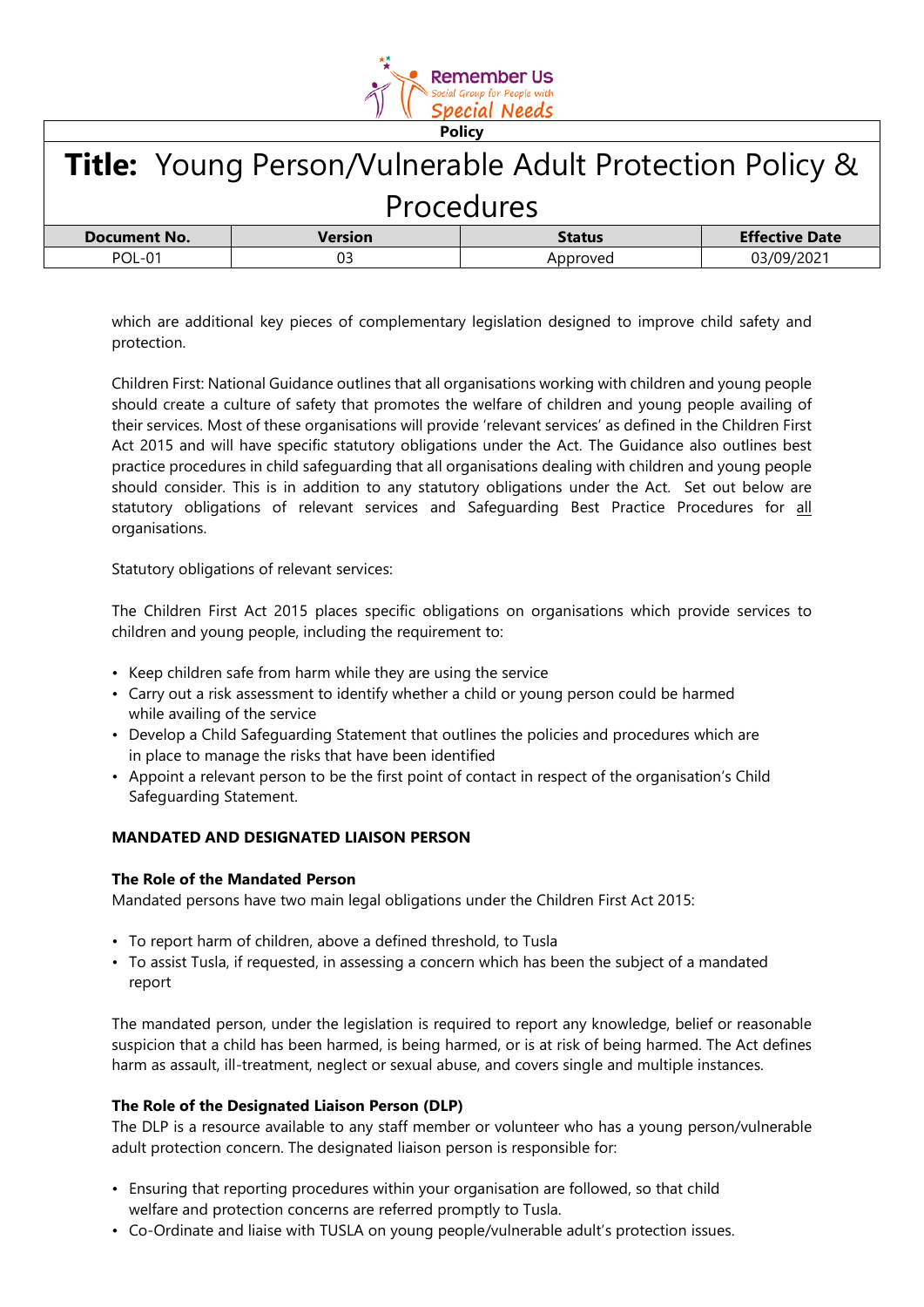

### **Title:** Young Person/Vulnerable Adult Protection Policy & Procedures

| <b>Document No.</b> | /ersion | Status   | <b>Effective Date</b> |
|---------------------|---------|----------|-----------------------|
| $\sim$<br>POL-u     |         | pproved، | ,/09/2021             |

- Ensure that individual case records are maintained, and a record of any action taken by Remember Us and the liaison with other agencies is also maintained.
- Maintain a working knowledge about Child Protection Issues.
- Ensure that the Remember Us Child Protection Policy is followed when dealing with young people/vulnerable adult protection concerns.
- Refer all applicable training needs of staff/volunteers to the attention of the management team.

#### **Remember Us Designated Liaison Person:**

| <b>NAME</b>           | <b>CONTACT DETAILS</b> |
|-----------------------|------------------------|
| <b>Alison Donohoe</b> | 0876556583             |

#### **Remember Us Nominated Persons:**

| Nora Roban        | 086 0457003 |
|-------------------|-------------|
| <b>Anne Drumm</b> | 086 0457003 |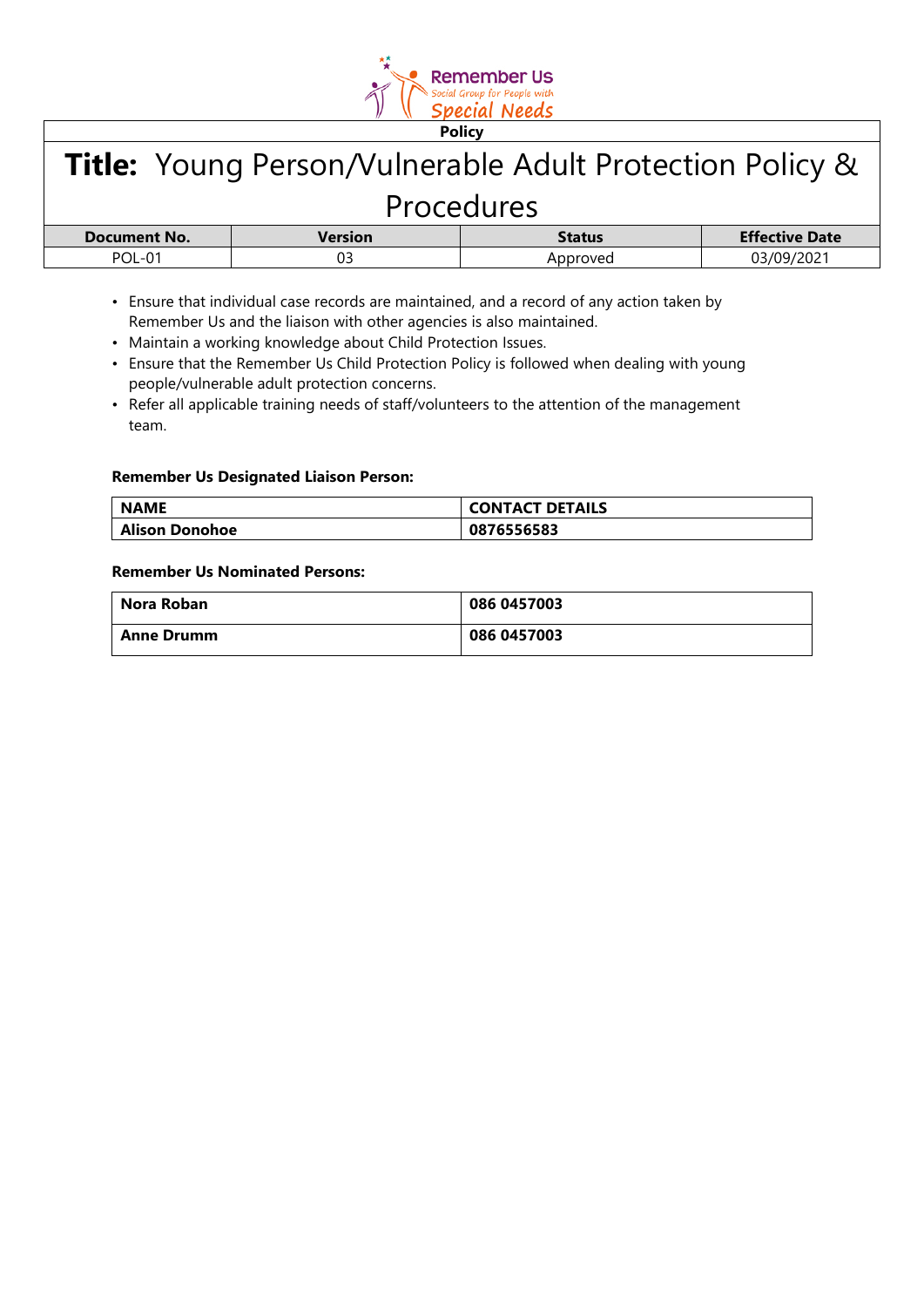

# **Title:** Young Person/Vulnerable Adult Protection Policy & Procedures

| <b>Document No.</b>      | 'ersion | Status   | $T_{\rm{eff}}$ $\sim$ $\sim$ $\sim$<br>Effective Date |
|--------------------------|---------|----------|-------------------------------------------------------|
| ורום<br>$^{\circ}$<br>UL | ັບ      | Innroved | /2021                                                 |
|                          |         |          |                                                       |

#### **4.1 Policy Statement**

Young people /vulnerable adults with disabilities are children first and are as vulnerable to abuse as other young people /vulnerable adults. They have the same right to protection as other children. In accessing services and activities provided by Remember Us, young people/vulnerable adults have the right to be treated with dignity and respect and to develop good appropriate working relationships with employees and volunteers.

Remember Us is committed to ensuring that young people/vulnerable adults experience services and activities free from harm and abuse, therefore all staff and volunteers have a responsibility to ensure that they understand and comply with the requirements set out in this policy. Remember Us recognises that young people/vulnerable adults accessing services may be experiencing or have experienced harm or abuse. It is important that staff know what to do if there is a child protection concern. This document also provides clear reporting guidelines and procedure should staff become aware of a young person/vulnerable adult protection concern.

#### **Core Values**

Every individual with Remember Us should at all times show respect and understanding for young person's/vulnerable adult's rights, safety and welfare and conduct themselves in a way that reflects the principles of Remember Us and the guidelines contained in this document.

The work of Remember Us is based on the principles that will guide the development of young people/vulnerable adults within the organisation. Young people's/Vulnerable Adult's experience should be guided by what is best for them. The stages of development and the ability of the young person/vulnerable adult should guide the types of activity provided within the organisation. Staff members and volunteers working with young people/vulnerable adults should have a basic understanding of the various needs of children/vulnerable adults. Any form of physical, neglect, emotional or sexual abuse of young people/vulnerable adults by another child/employee/volunteer is totally unacceptable. It is the responsibility of all staff to ensure that their colleagues abide by the guidance set out in this policy.

If a staff member or volunteer has a concern that a colleague may have abused a young people/vulnerable adults adult either intentionally or unintentionally, they must report their concerns in accordance with the reporting procedure in this document.

It must also be acknowledged that young people/vulnerable adults may experience harm or abuse from someone in the community, this may be a family member, neighbour or a worker from another organisation. All staff and volunteers have a responsibility to ensure that these concerns are reported in accordance with the reporting procedure set out in this document.

This document sets out behaviours that are acceptable and appropriate in working with young people/vulnerable adults and should underpin all work in services and activities.

#### **Integrity in Relationships**

Staff members/Volunteers interacting with young people/vulnerable adults within Remember Us must do so with integrity and respect. There is a danger that some situations can be used to exploit or undermine children/vulnerable adults. All actions within Remember Us should be guided by what is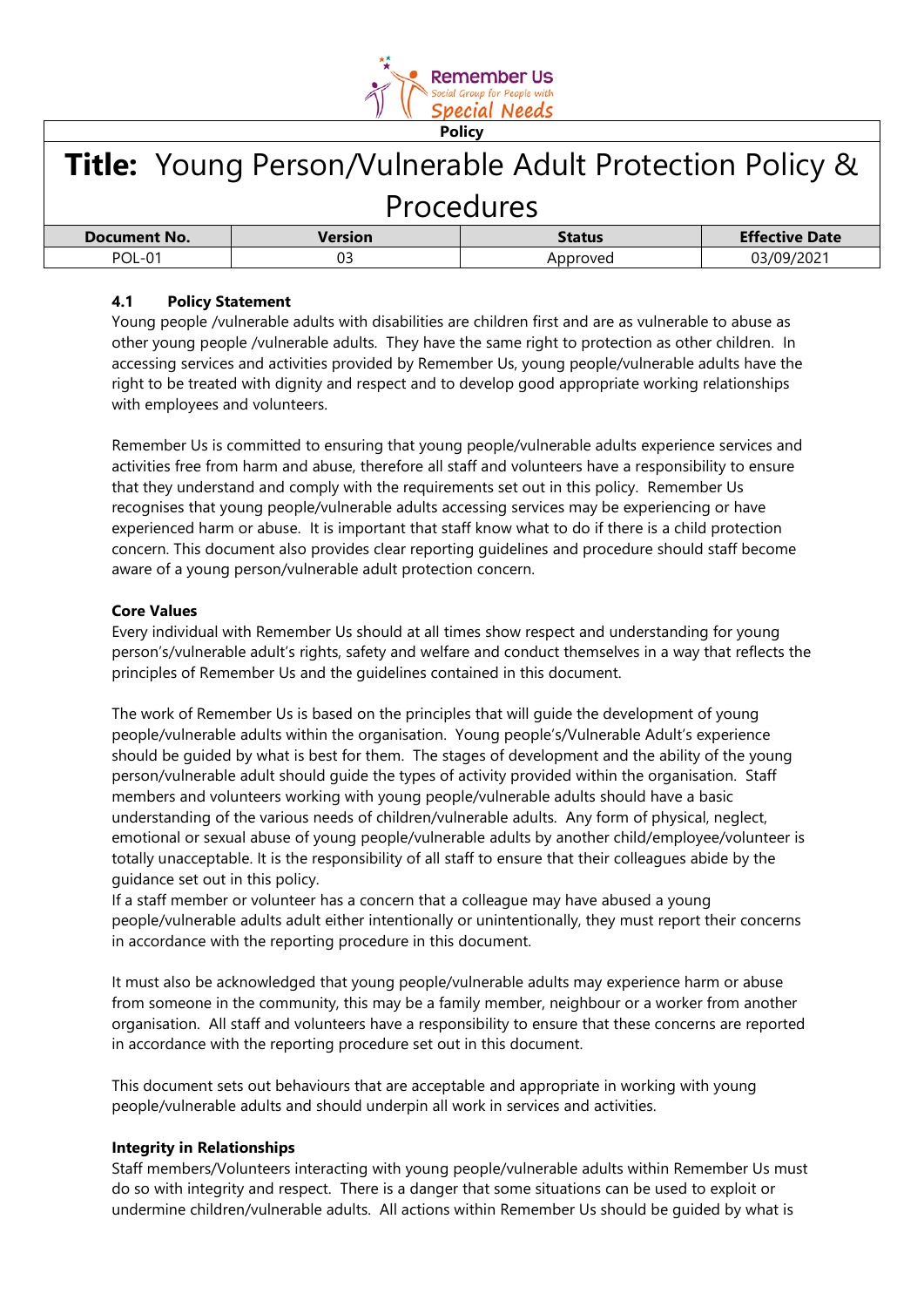

# **Title:** Young Person/Vulnerable Adult Protection Policy & Procedures

| <b>Document No.</b> | <b>Version</b> | Status          | <b>Effective Date</b> |
|---------------------|----------------|-----------------|-----------------------|
| <b>POL-01</b>       | ັ              | <b>\pproved</b> | J3/09/2021            |
|                     |                |                 |                       |

best for the young person/vulnerable adult and in the context of quality and open working relationships.

#### **Quality atmosphere and ethos**

All activities should be conducted in a safe, positive and encouraging atmosphere. A person-centred ethos will help to ensure that all activities are kept in their appropriate place. Too often, demands are placed on people too early and can result in excessive levels of pressure on them and as a consequence, high levels of dropout can be the end result.

#### **Equality**

All persons should be treated in an equitable and fair manner regardless of age, ability, gender, religion, social and ethnic background or political persuasion. People with limited mobility should be involved in any activity that is suitable for them allowing them to participate to their potential alongside others.

#### **Fair Play**

Fair play is the guiding principle of Remember Us's ethos. All activities should be conducted in an atmosphere of fair play. Ireland has contributed and is committed, to the European Code of Sports Ethics, which defines fair play as: "much more than playing within the rules". It incorporates the concepts of friendship, respect for others and promotes playing with the right spirit. Fair play is defined as a way of thinking, not just behaving.

#### **Fun and Competition**

A balanced approach to competition can make a significant contribution to the development of all participants, while at the same time providing fun, enjoyment and satisfaction. However, often competitive demands are placed too early, which results in excessive levels of pressure. Everyone should aim to put the welfare of all participants' first and competitive standards second.

#### **Smoking**

It is not appropriate for Remember Us employees or volunteers to be smoking with or in front of young people/vulnerable adults when they are in their care.

#### **4.2 Purpose**

The purpose of this document is to:

- Affirm the Remember Us commitment to providing appropriate and safe activities and services to young people/vulnerable adults.
- Provide guidance for staff and volunteers on good practise in the provision of services and activities.
- Raise awareness of employees and volunteers of what harm and abuse is.
- Provide guidelines and reporting procedures for reporting allegations, suspicions or disclosures of child abuse.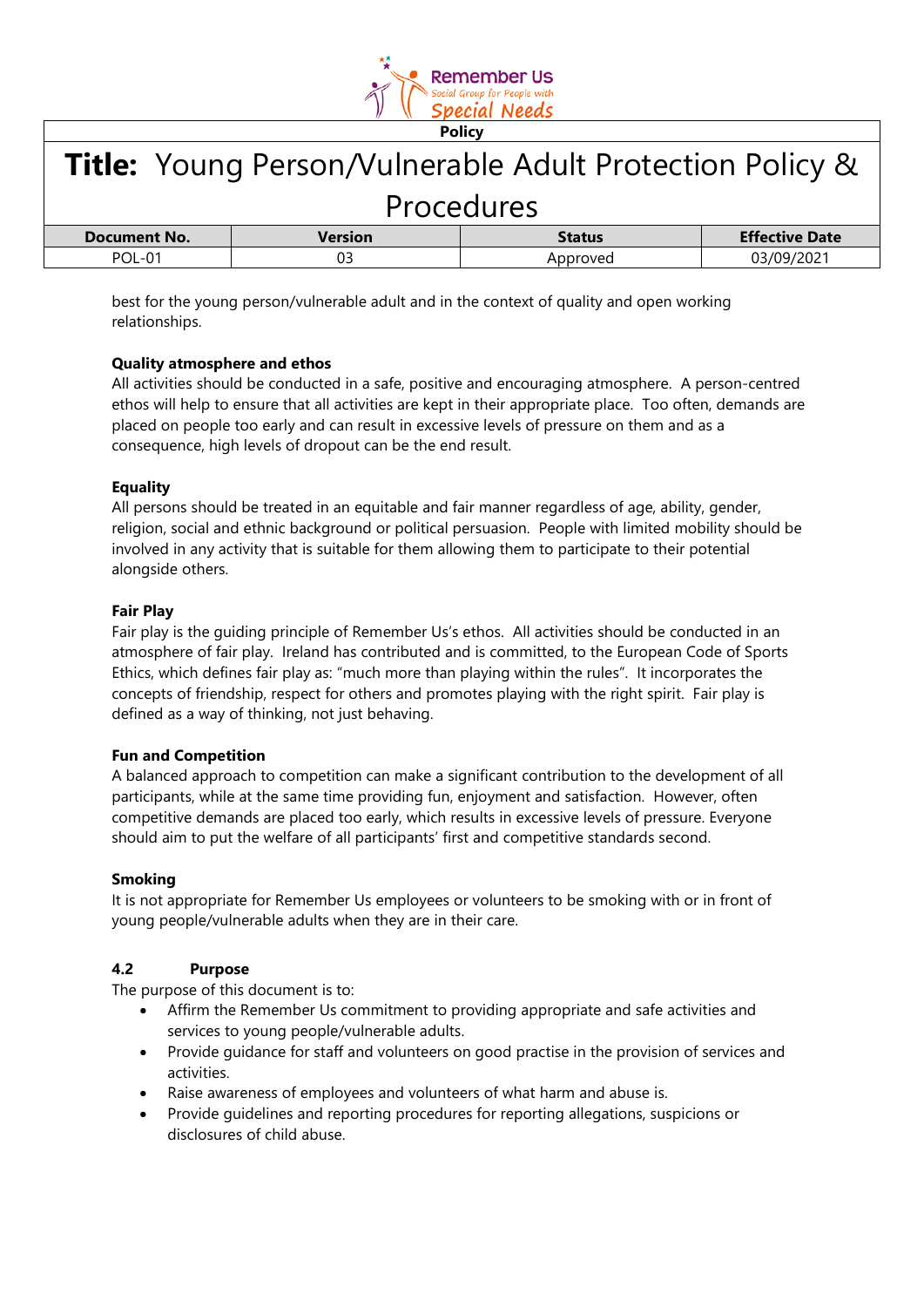

# **Title:** Young Person/Vulnerable Adult Protection Policy & Procedures

| <b>Document No.</b>                | <b>Version</b> | Status  | <b>Effective Date</b> |
|------------------------------------|----------------|---------|-----------------------|
| ורוס<br>$\bigcap$<br>″UL.<br>ำ−∪ . | . .            | pproved | /2021<br>∕∩വ          |

#### **4.3 Responsibility**

This policy is applicable to all Remember Us staff members and volunteers and sets out good practise guidelines. Staff members/Volunteers should fully understand their roles and have a clear understanding of the relationship between themselves and young people/vulnerable adults.

The implementation of good practise creates a good environment for young people/vulnerable adults to express themselves safely and in doing so they may learn new skills, make friends, develop good appropriate relationships with staff members and volunteers and hopefully enjoy the experience. Mutual respect, trust, honesty and openness are fundamental to a healthy relationship between a volunteer and a young person/vulnerable adult. This unique relationship, whereby adults and young people/vulnerable adults voluntarily come together to learn and to share values, deserves the utmost support and protection.

Staff members/Volunteers should ensure that their actions and behaviour is appropriate at all times. Failure to do so may result in a concern or suspicion of abuse. This is a matter of using common sense and of being open, as distinct from being secretive, in their dealings with children/vulnerable adults.

Furthermore, all staff members and volunteers have a responsibility to:

- Be aware of policies, guidelines and procedures for safe working practises;
- Treat young people/vulnerable adults with dignity and respect;
- Listen to young people/vulnerable adults when they are expressing a concern;
- Attend child protection training as required by the Remember Us;
- Report child protection concerns in accordance with this policy.

#### **4.4 Policies for Good Practise for Staff members/Volunteers**

Remember Us wishes to provide the best possible environment for all persons involved in the organisation and to provide enjoyable, safe opportunities, free of abuse of any kind. All persons involved in Remember Us have rights which must be respected.

#### **4.4.1 Ratio of Employees and Volunteers to children/Vulnerable Adults**

Ensure there is always an adequate adult to young person/vulnerable to adult ratio. This will depend on the nature of the activity, the age and needs of the participants.

#### **Working with groups of children.**

When working with groups of children there should be a minimum of 2 staff members/volunteers present with a ratio of 2:8. This is only a guide and will change depending on the circumstances and the needs of the participants, safety and other specific circumstances such as mobility and care needs. Programme content may require these ratios to be considerably lower.

#### **Gender balance**.

In a single gender group, it is recommended that one staff member/volunteer, at least, is of the same gender at the participants. In a mixed group it is our policy to endeavour to reflect ratio male/female employees/volunteers to the ratio of male and female participants taking into account the personal care tasks that need to be done.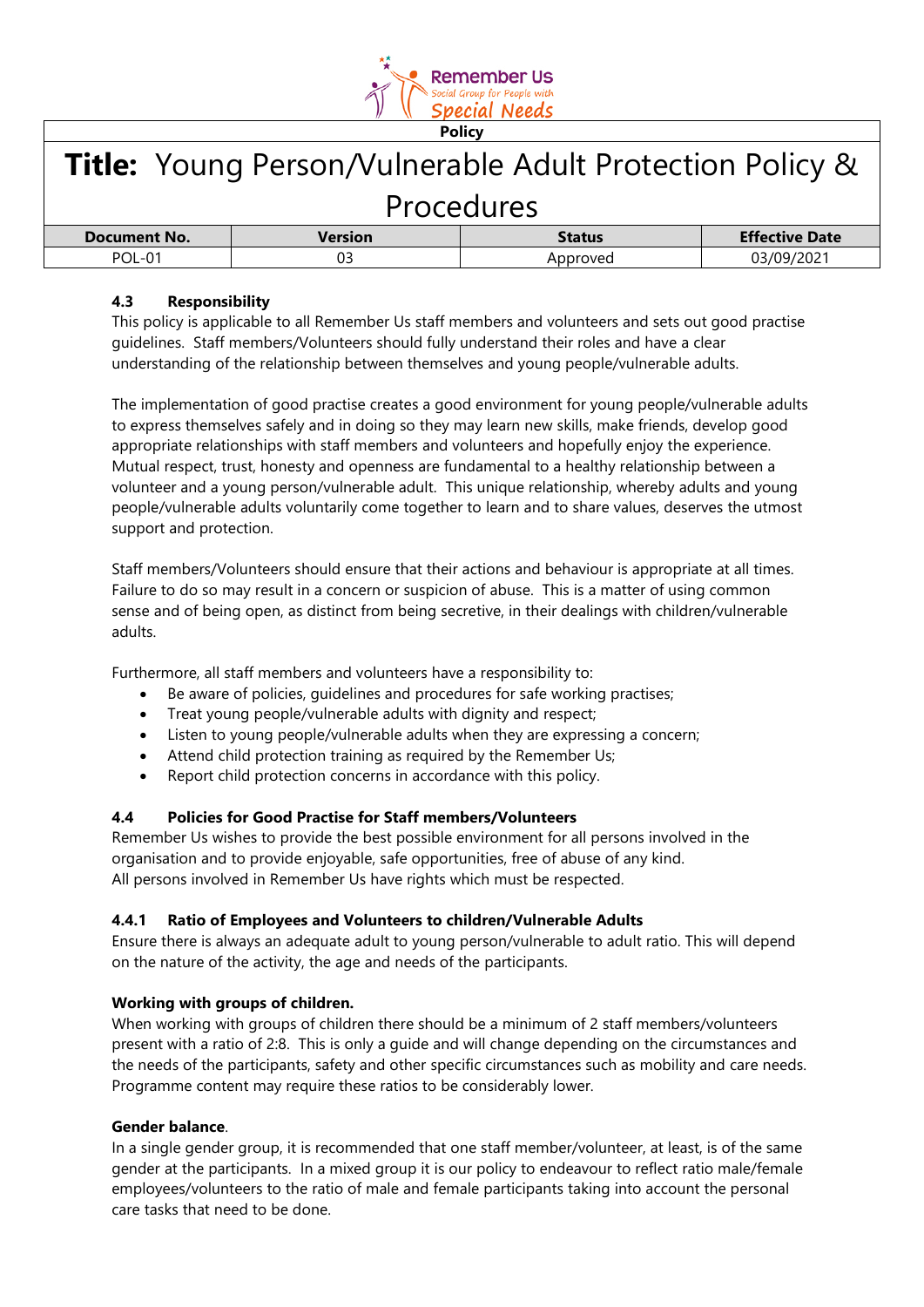

### **Title:** Young Person/Vulnerable Adult Protection Policy & Procedures

| <b>Document No.</b> | Version  | Status   | <b>Effective Date</b> |
|---------------------|----------|----------|-----------------------|
| <b>POL-01</b>       | <u>^</u> | \pproved | J3/09/2021            |

#### **4.4.2 Operation of Programmes for Children/Vulnerable Adults**

In the operation of Remember Us programmes, staff members and volunteers should at all times:

- Put in place a sign-in/sign-out system for participants to record attendance, dates, times and venues at any club/event/session (the content of all such sessions should also be noted).
- Take note of any Health & Safety issues/risks specific to the venue, note escape routes and emergency exits.
- Use language that is appropriate to the age and ability of the young person/vulnerable adult.
- Ensure that programme content and materials are appropriate to the age, ability and maturity of the young person/vulnerable adult.
- Avoid using content and materials that are not conducive to the positive healthy development of young people/vulnerable adults, e.g. issues of violence or subversion.
- Inform parent/guardians of all activities.
- All records regarding working with young people/vulnerable adults should be stored in a safe place.
- In working with young people/vulnerable adults ensure that all aspects of the activity are well prepared taking into account safety, fun, ability participants and any other issues that need to be covered.

#### **4.5 Policy for Appropriate Physical Contact/Communication with children/vulnerable adults.**

Inappropriate physical contact with young persons/vulnerable adults must be avoided at all times. Any discomfort or resistance on the part of the young person/vulnerable adult should be respected.

Staff members/volunteers need to be aware that even the most informal physical gestures, e.g. putting a hand on a shoulder or arm, could be misconstrued by a young person/vulnerable adult or an observer, especially if they are continually repeated with the same person. Discretion and good judgement must be used at all times with regard to necessary physical contact in some activities including:

- Personal Care Tasks, Swimming, Coaching e.g. crafts, sports, photography, etc. First Aid and games.
- Intervening in a physical fight between young people/vulnerable adults.
- When a young person/vulnerable adult greets with a hug/hand shake.

Staff members and volunteers should be aware of the particular conditions within which appropriate physical contact could properly take place, for example:

- In open view, e.g. with at least one other adult present
- When the young person/vulnerable adult is clearly informed of the process to be followed and freely gives their permission and is in accordance with the service that is being provided.

Physical restraint must not be used, except in circumstances where such force is the only means of protecting a young person/vulnerable adult or adult from injury.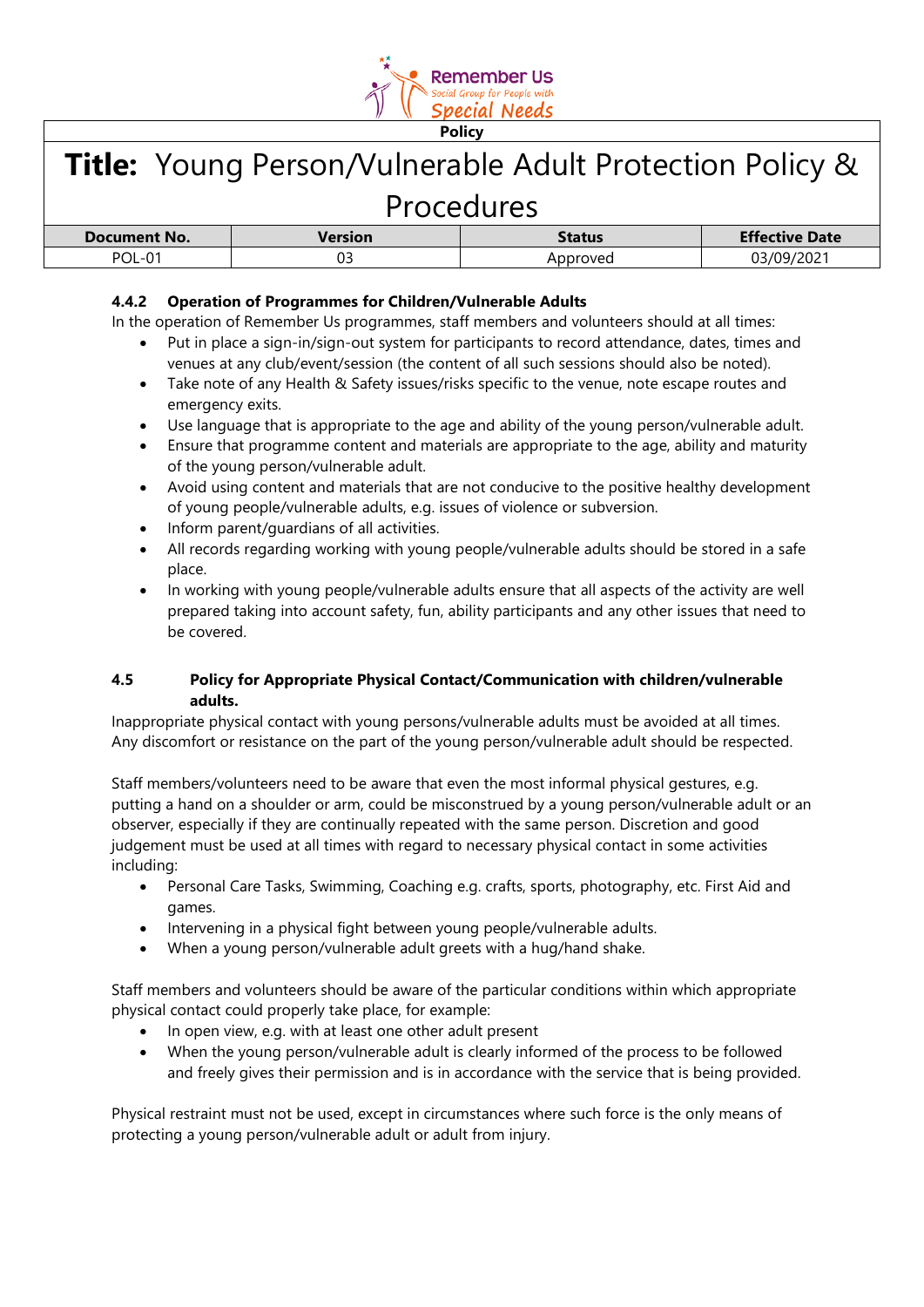

## **Title:** Young Person/Vulnerable Adult Protection Policy & Procedures

| <b>Document No.</b> | <b>Version</b> | Status   | <b>Effective Date</b> |
|---------------------|----------------|----------|-----------------------|
| POL<br>$\sim$       | 03             | Approved | 3/09/2021             |

#### **4.6 Guidelines for Personal Care**

When performing personal care tasks on behalf of a young person/vulnerable adult it is imperative that it is carried out in such a way that the risk of the person being abused is eliminated.

- Any necessary contact should be in response to the needs of the young person/vulnerable adult and not the adult in charge.
- It should be in an open environment with the permission and understanding of the participant.
- It should be determined by the age and developmental stage of the participant avoid doing something that a young person/vulnerable adult can do for themselves.
- Never engage in inappropriate touching.
- Ensure there are adequate employees/volunteers in place to eliminate the risk of abuse taking place.
- Always make sure that 2 staff/volunteers accompany members when going to toilet or if they need to go out for air. This is to ensure safety of staff/volunteers against "false allegations".
- All personal care provided to young people/vulnerable adults must be well planned out and documented before the service is provided. Remember Us Volunteers must always be accompanied by at least one other volunteer when assisting a young person/vulnerable adult.

#### **4.7 Guidelines for Challenging or Disruptive Behaviour**

Disruptive behaviour involves consistent patterns of behaviours that "break the rules". Young people/Vulnerable Adults of all ages break some rules, especially less important ones. This behaviour is a normal part of growing up. Situations may arise where the behaviour of a participant is routinely challenging or disruptive and may cause harm to them or other young people/vulnerable adults. It is recommended that in instances of challenging or disruptive behaviour which require the intervention of the staff member/volunteer and which put at risk the safety and well-being of the young person/vulnerable adult or other participants, the following steps could be taken:

- The staff member/volunteer who knows the young person/vulnerable adult at the centre of the behaviour should approach the young person/vulnerable adult and try to convince them to stop the behaviour.
- In a group setting if the behaviour persists the young person/vulnerable adult could be taken out of the group/activity brought to one side, following good practise guidelines for one to one work with young people/vulnerable adults and helped to deal with whatever is causing the problem.
- It may be appropriate for the young person/vulnerable adult to return to the group/activity once the problem has been resolved.
- It may also be appropriate for the young person/vulnerable adult to go home and if so the parents/guardians must be notified immediately.
- Depending on the nature of the incident the rest of the participants involved in the group/activity may need to discuss their reactions to the behaviour. This must be considered and if necessary, discussed with their parents/guardians.
- In all cases parents/guardians must be made aware of instances of challenging or disruptive behaviour that their young person/young people/vulnerable adults have expressed.
- It may be necessary for Remember Us Board of Directors to issue a letter detailing specific instruction to staff and volunteers on how instances of challenging, disruptive, or aggressive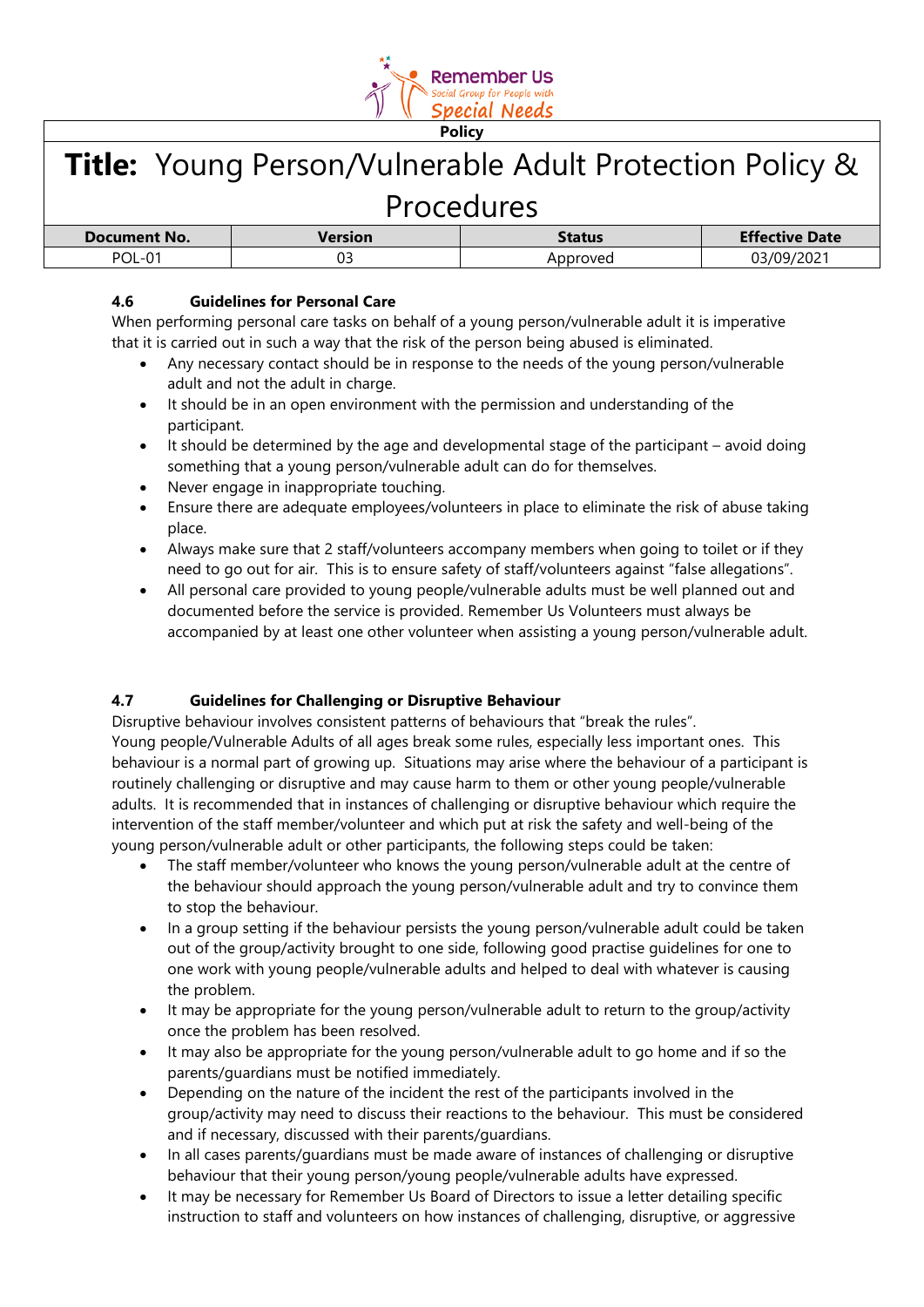

## **Title:** Young Person/Vulnerable Adult Protection Policy & Procedures

| Document No.  | Version        | Status   | <b>Effective Date</b> |
|---------------|----------------|----------|-----------------------|
| <b>POL-01</b> | <b>^</b><br>ັັ | Approved | 03/09/2021            |

behaviour of an individual member could be avoided and handled if an incident should occur. Such letter could contain information on trigger words or actions to be avoided and if an incident should arise, instruction on how the individual should be or not be approached.

• Such incidents will be investigated and reviewed in consultation with volunteers, parents/carers of the member involved and the Board of Directors on a case-by-case basis and a letter issued to volunteers as appropriate.

#### **Recording Challenging or Disruptive Behaviour**

Remember Us guidelines require that serious instances of disruptive behaviour which necessitate the intervention of a staff member/volunteer be documented in the Remember Us Accident/Incident Report Book. This Incident Report Book should be available to Remember Us Board of Directors and where necessary, in confidence to other staff members/volunteers involved with the particular group. The written report should describe:

- The programme running at the time
- What happened and who was involved
- Where and when it happened
- What was said, if significant
- Any injury to person[s] or property
- How the situation was resolved and what the staff member/volunteer did to bring about its resolution
- Any follow-up or consequences to the situation
- This report of the incident should be made available to the parents/guardians.

Accident/Incident Reports must be signed by the reporting staff member/volunteer and, where possible, signed by a witness/team leader.

#### **4.8 Guidelines for ensuring safety & managing risk**

Procedures are in place for eliminating risks and if they can't be eliminated steps are taken to reduce the identified risks and monitored on an ongoing basis.

All services to children/vulnerable adults must:

- Ensure activities are suitable for age and stage of development of participants;
- Keep a record of any specific medical conditions of the participants;
- Keep a record of emergency contact numbers for parents/guardians and have them to hand at all times particularly on day trips/outings;
- Ensure Personal Protective Equipment is used;
- Be familiar with and adhere to the Remember Us Medication Management Policy when dealing with medication;
- Ensure that a fully stocked First Aid Kit is close at hand with access to a qualified first-aider;
- Know the contact numbers of emergency services;
- Know the Remember Us contact number (086 0457003);
- Know the contact details for Designated Liaison Officer;
- Ensure easy access to medical personnel if needed and have an emergency plan;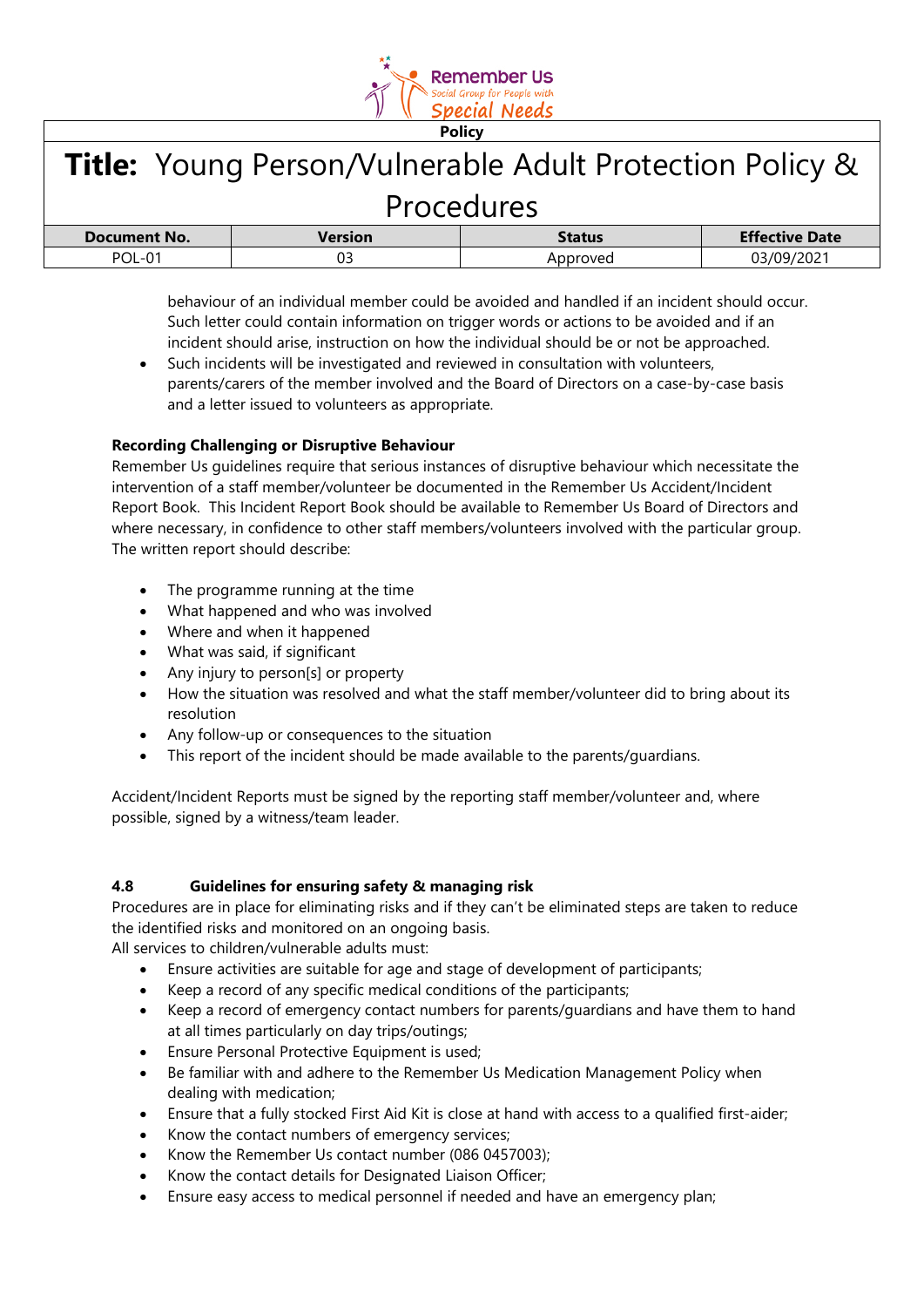

### **Title:** Young Person/Vulnerable Adult Protection Policy & Procedures

| <b>Document No.</b>   | /ersion | ີ່<br>status | <b>Effective Date</b> |
|-----------------------|---------|--------------|-----------------------|
| ורום<br>$\sim$<br>UL. | ັັ      | pproved      | /2021<br>∕∩Q          |

- If an accident occurs Remember Us's Accident Form should be filled out recording the problem/action/outcome [Appendix 3]. Contact the participant's parents and keep them informed of all details;
- All persons should ensure that the good conduct of the game/activity is maintained;
- Participants should know and keep the rules of their sport/activity, keeping in mind that many rules are there for safety;
- Ensure that there is adequate insurance cover for all activities;
- Ensure parents/guardians are informed of finishing time and are present at the appropriate finishing time.

#### **4.9 Guidelines for Particular Situations of Risk**

Staff members/volunteers need to be aware of particular situations and environments where young people/vulnerable adults are more vulnerable to abuse and where allegations of child abuse are more likely to occur. This section covers points of good practice that need to be considered to provide a safe environment for young people/vulnerable adults, employees, staff and volunteers.

#### **4.9.1 Meetings with Young Persons/Vulnerable Adults**

Many times, young people/vulnerable adults will seek to confide with a person outside of their family supports and this can be a regular part of working with young people/vulnerable adults in informal/social settings. This can be a very rewarding experience for a young person/vulnerable adult and an employee/staff member/volunteer as the young person/vulnerable adult can discuss aspects of their life which can be very serious or just regular issues that they have on their mind.

Employees/staff members/volunteers should be aware of the potential risks which may arise from meetings with individual young people/vulnerable adults or a small group of young people/vulnerable adults. Where possible;

- Avoid being alone with one participant, if you need to talk separately do so in an open environment, in view of others (2 persons visible always).
- Such meetings should be conducted in a room with visual access, or with the door open, or in a room/area where at least 2 people are nearby.
- Employees/staff members/volunteers should advise another adult that such a meeting is taking place and the reason for it. A record should be kept of participants present, dates, times and content of such meetings.
- Employees/staff members/volunteers are **strongly advised** to avoid meetings with individual children/vulnerable adults where they are on their own in a building
- Employees/staff members/volunteers cannot offer confidentiality and must advise a disclosing young person/vulnerable adult of this. We cannot offer to keep secrets.

#### **4.9.3 Travelling with Children/Vulnerable Adults**

There is extra responsibility taken on by all persons when they travel with young people/vulnerable adults. When travelling with young people/vulnerable adults, employees/staff members/volunteers should;

- Ensure that there is adequate insurance cover
- Not carry more than the permitted number of passengers
- Ensure that all transport is fitted with safety equipment (e.g. individual seat belts and is wheelchair accessible with appropriate hoist and safety clamps if needed).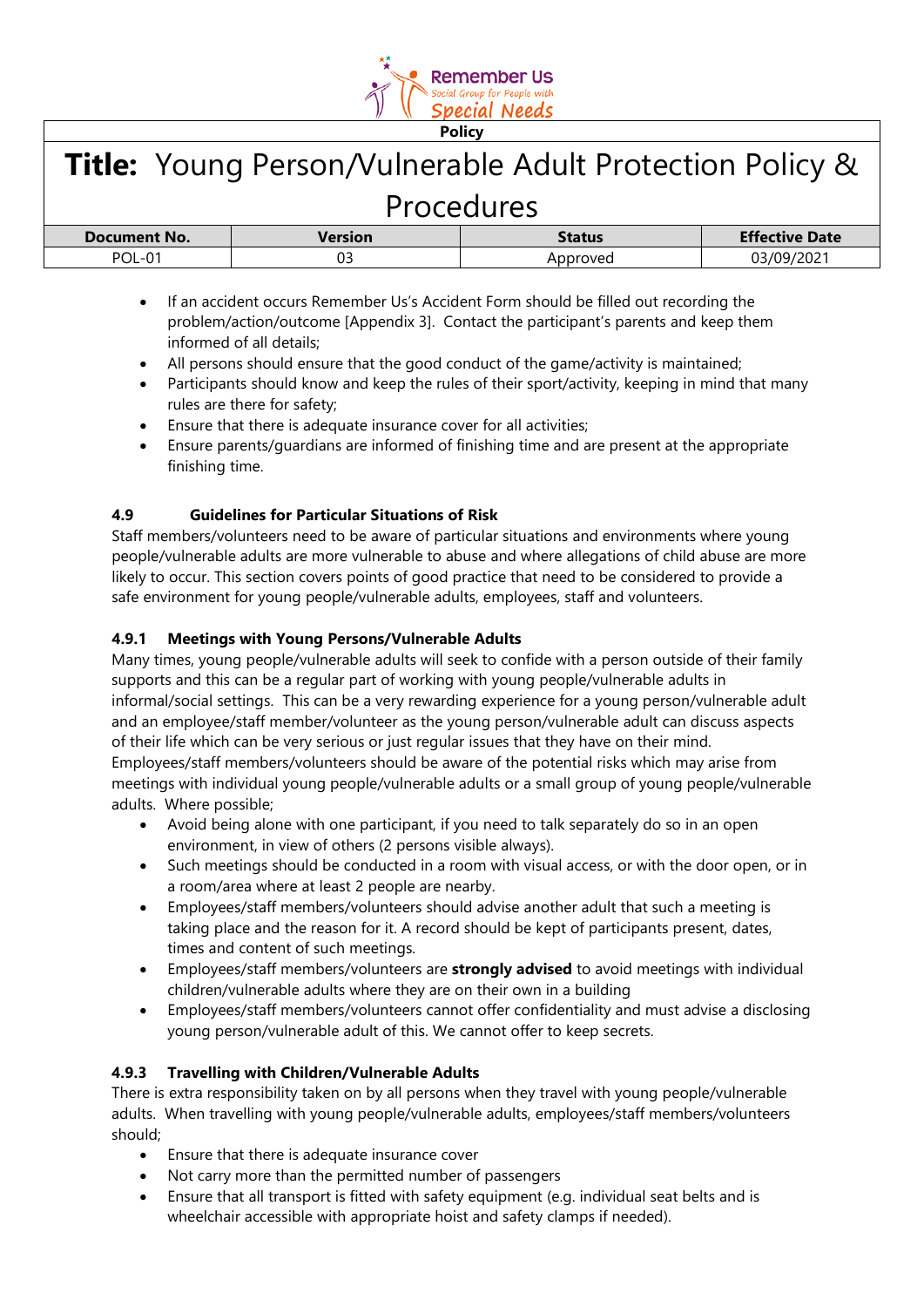

# **Title:** Young Person/Vulnerable Adult Protection Policy & Procedures

| <b>Document No.</b>   | <b>Version</b> | <b>Status</b> | <b>Effective Date</b> |
|-----------------------|----------------|---------------|-----------------------|
| $\sim$<br><b>POL-</b> |                | pproved       | /09/2021              |

• Ensure that all safety equipment including seat belts, clamps etc are used as appropriate.

#### **4.10 Guidelines for Family Respite/Day Trips Away**

The following guidelines are put in place to assist Remember Us staff members/volunteers to facilitate the organisation of a trip involving overnight stays away from home for young people/vulnerable adults. The guidelines are designed to maximise the enjoyment, learning opportunities and safety of those involved. Please note that these guidelines also apply to any overnight activity that may involve young people/vulnerable adults staying awake for the duration.

#### **Checklist for residential trips away**

The following checklist acts as a guide for staff members/volunteers who are involved in organising residential trips away for young people/vulnerable adults.

It is recommended that these are used to ensure a best practise approach for these trips and to minimise the risk to children/vulnerable adults and the persons working with them. The checklist has been split into four categories:

#### **Planning and Documentation**

- Ensure consent forms are signed and received from parents/guardians prior to departure.
- Ensure you have adequate Remember Us insurance cover for the trips and activities involved.
- Ensure that all staff members/volunteers have received the necessary training to match the duties they will be carrying out i.e. Manual Handling, Hoist, etc.
- The Staff person will act as the leader of the overall group and will have final decision making authority during the trip. In his/her absence a nominee will be appointed to this role.

#### **Accommodation**

- Check health and safety issues relating to the accommodation such as emergency evacuation for upstairs rooms, accessibility of rooms and corridors for mobility of the participants.
- Ensure all staff members/volunteers have a rooming list.
- Hold a briefing with all Remember Us staff/volunteers to share the health and safety relating to the venue/accommodation.

#### **Preparing participants & programme**

- Prepare an information pack for participants including the programme of activities, emergency information if necessary
- For air travel it may be necessary to use manual wheelchairs rather than power chairs. This needs to be discussed with families well in advance of travelling.
- Communications with parents/guardians and participants is useful to inform of travel details, accommodation details, other activities, special requirements, medical requirements, special dietary needs and any other necessary details. This can take the form of meetings or written correspondence.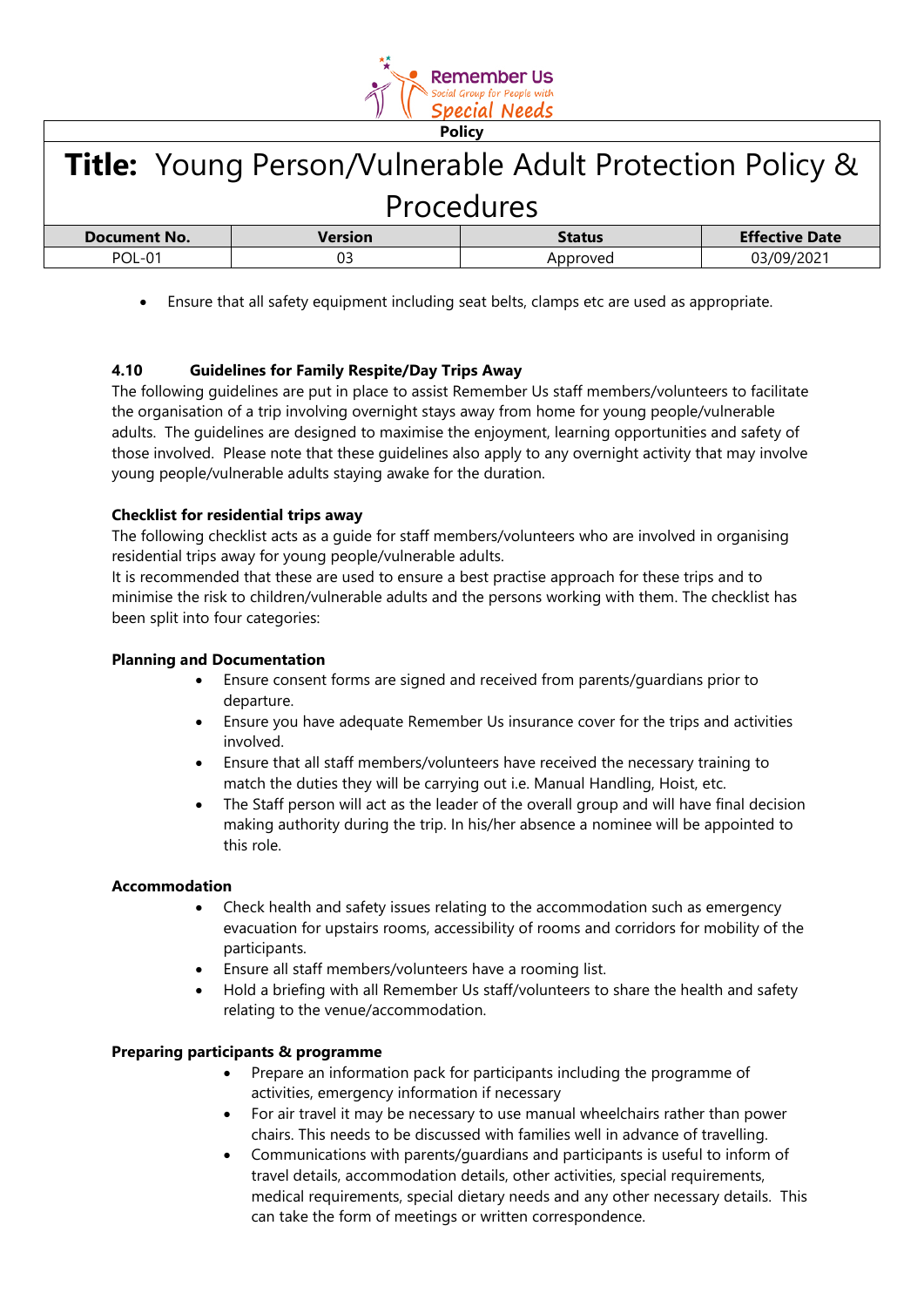

| <b>Title:</b> Young Person/Vulnerable Adult Protection Policy &                 |    |          |            |  |
|---------------------------------------------------------------------------------|----|----------|------------|--|
| <b>Procedures</b>                                                               |    |          |            |  |
| <b>Effective Date</b><br><b>Document No.</b><br><b>Version</b><br><b>Status</b> |    |          |            |  |
| <b>POL-01</b>                                                                   | 03 | Approved | 03/09/2021 |  |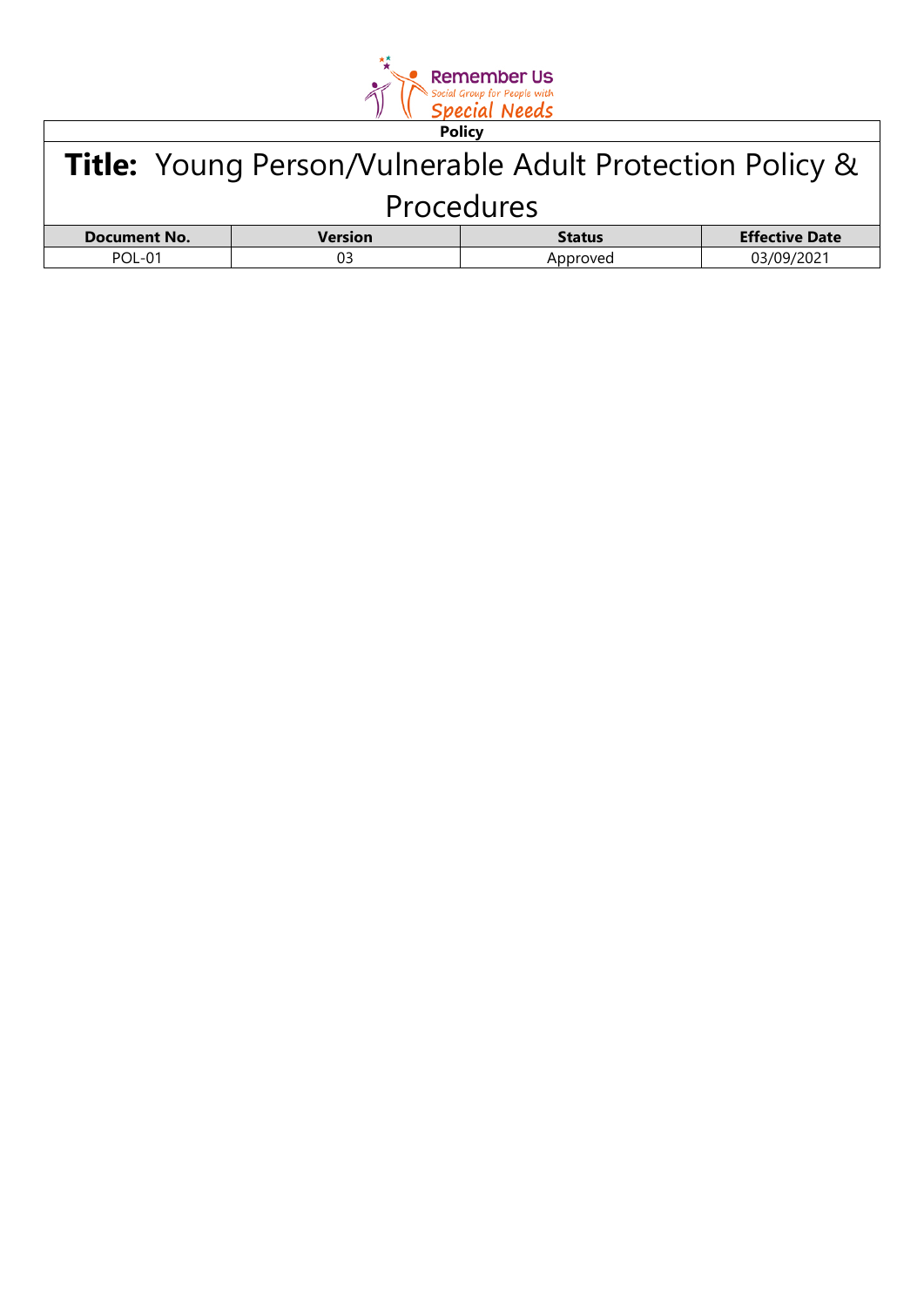

# **Title:** Young Person/Vulnerable Adult Protection Policy & Procedures

| Document No.   | Version | Status   | <b>Effective Date</b> |
|----------------|---------|----------|-----------------------|
| $\sim$<br>POL- | ບບ      | Approved | 09/2021/              |

#### **Documents to bring on the trip**

- Details of travel insurance for foreign trips
	- Tickets, passports and relevant travel documents e.g. visas
- Accommodation details
- Relevant emergency numbers
- List of medications (in case medication gets lost or mislaid).

#### **4.11 Guidelines on the use of Photographic, Mobile Phone and Filming Equipment**

Remember Us recognises the concerns about the risks posed directly and indirectly to young people/vulnerable adults through the use of photographs on social media, websites and other publications. Where possible Remember Us will avoid the use of the name of individuals in a photograph. This reduces the risk of inappropriate, unsolicited attention from people within and outside Remember Us.

Remember Us seeks written parental/guardian consent for the use of photography and video (appendix 4).

Remember Us requests parents/guardians to retain mobile phones with cameras/internet access/social media apps when young people/vulnerable adults undertake activities; this measure is to protect participant's privacy. Remember Us staff members/volunteers may temporarily store such devices in safekeeping for the duration of activities/events. Parents/guardians may request a young person/vulnerable adult retain their phone at activities/events in cases where communication is necessary.

#### **4.12 Dignity and Respect among Young people/Vulnerable Adults**

Remember Us is dedicated to implementing and promoting measures to protect the right of all individuals to be treated with dignity and respect at all times and is committed to ensuring that all are provided with a safe environment which is free from all forms of discrimination, bullying and harassment.

#### **4.13 Young Person/Vulnerable Adult Protection Guideline**

Anyone with a Child Protection concern should inform the Leader/Staff member at an event and/or activity, who will escalate the concern to the Designated Liaison Person The relevant contact details should be displayed at all events on our printed Safeguarding Statement.

#### **4.13.1 What is Abuse?**

There are several categories of Young person/Vulnerable person abuse:

- Neglect
- Emotional abuse
- Physical abuse
- Sexual abuse.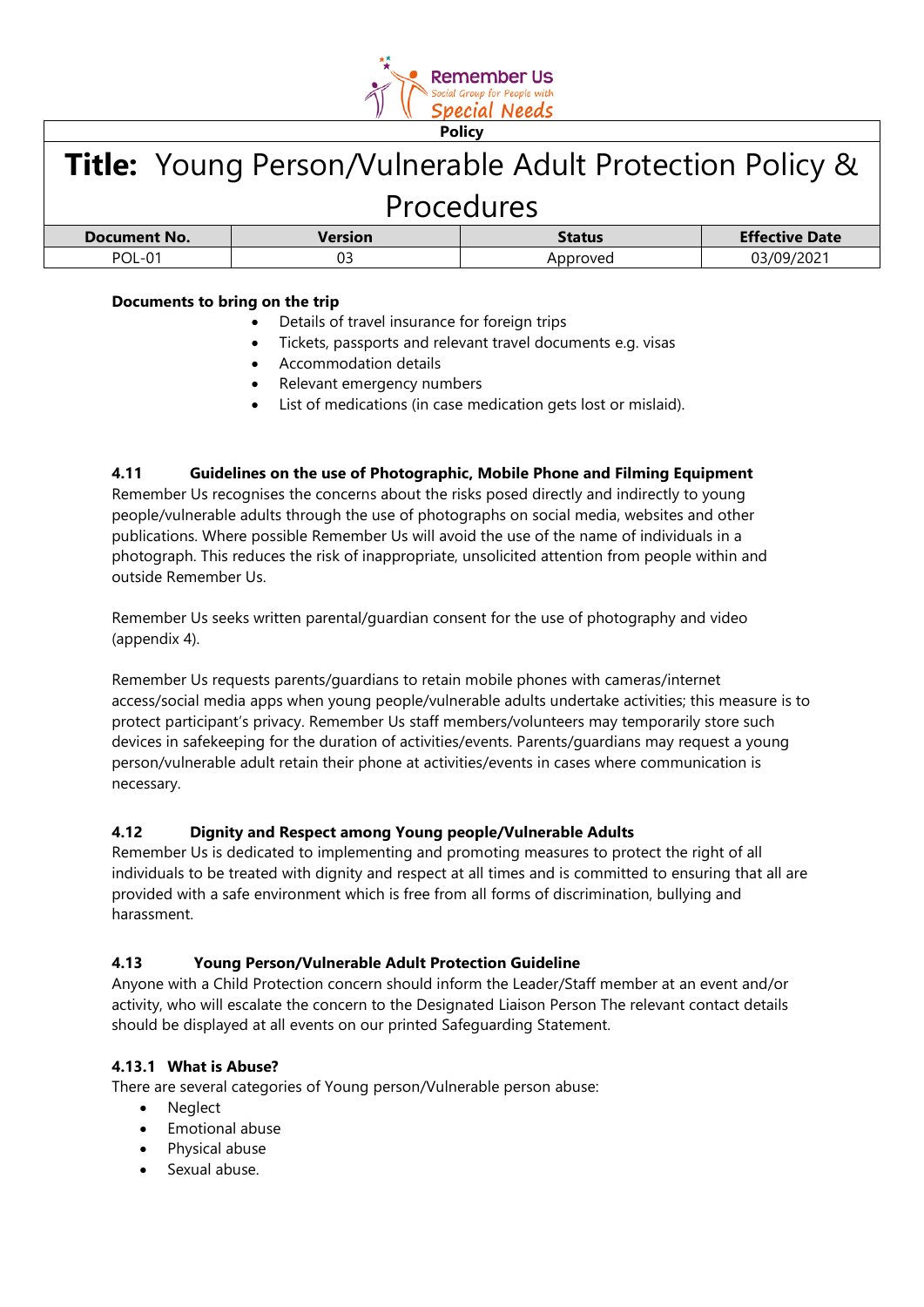

# **Title:** Young Person/Vulnerable Adult Protection Policy & Procedures

| Document No.                | Version  | Status | <b>Effective Date</b> |
|-----------------------------|----------|--------|-----------------------|
| POL<br>$\bigcap$ 1<br>$-11$ | n.<br>ັັ | proved | 10022<br>′∩പ<br>'202  |

A young person/vulnerable adult may be subjected to more than one form of abuse at any given time. Abuse and neglect can occur within the family, in the community or in an institutional setting. The abuser may be someone known to the young person/vulnerable adult or a stranger, and can be an adult, or another young person/vulnerable adult.

#### **Neglect**

Neglect is the most frequently reported category of abuse, both in Ireland and internationally. Ongoing chronic neglect is recognised as being extremely harmful to the development and well-being of the young person/vulnerable adult and may have serious long-term negative consequences. Neglect occurs when a young person/vulnerable adult does not receive adequate care or supervision to the extent that the young person/vulnerable adult is harmed physically or developmentally. It is generally defined in terms of an omission of care, where a young person/vulnerable adult's health, development or welfare is impaired by being deprived of food, clothing, warmth, hygiene, medical care, intellectual stimulation or supervision and safety. Emotional neglect may also lead to the young person/vulnerable adult having attachment difficulties. The extent of the damage to the young person/vulnerable adult's health, development or welfare is influenced by a range of factors. These factors include the extent, if any, of positive influence in the young person/vulnerable adult's life as well as the age of the young person/vulnerable adult and the frequency and consistency of neglect.

The following are features of neglect:

- Young person/vulnerable adult being left alone without adequate care and supervision
- Malnourishment, lacking food, unsuitable food or erratic feeding;
- Non-organic failure to thrive, i.e. a young person/vulnerable adult not gaining weight due not only to malnutrition but also emotional deprivation;
- Failure to provide adequate care for the young person/vulnerable adult's medical and developmental needs, including intellectual stimulation;
- Inadequate living conditions unhygienic conditions, environmental issues, including lack of adequate heating and furniture;
- Lack of adequate clothing;
- Inattention to basic hygiene;
- Lack of protection and exposure to danger, including moral danger, or lack of supervision appropriate to the young person/vulnerable adult's age;
- Persistent failure to attend school;
- Abandonment or desertion.

Harm can be defined as the ill-treatment or the impairment of the health or development of a young person/vulnerable adult. Whether it is significant is determined by his/her health and development as compared to that which could be expected of a similar young person/vulnerable adult.

Neglect generally becomes apparent in different ways over a period of time rather than at one specific point. For instance, a young person/vulnerable adult who suffers a series of minor injuries is not having his/her needs met for supervision or safety. A young person/vulnerable adult whose ongoing failure to gain weight or whose height is significantly below average may be deprived of adequate nutrition. A young person/vulnerable adult who consistently misses school may be deprived of intellectual stimulation. The threshold of significant harm is reached when the young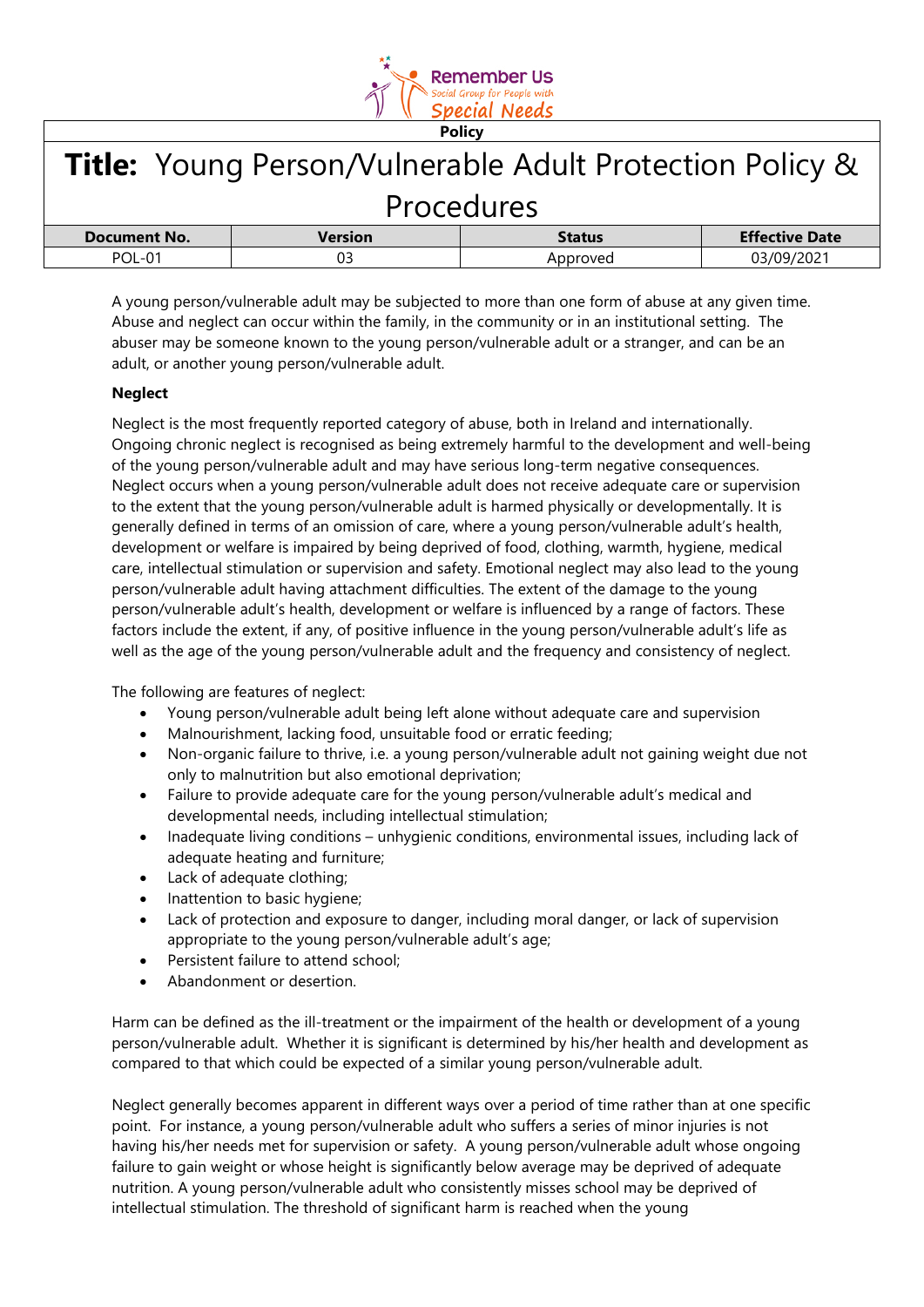

# **Title:** Young Person/Vulnerable Adult Protection Policy & Procedures

| Document No. | Version | Status | <b>Effective Date</b> |
|--------------|---------|--------|-----------------------|
| ורום         | n.      | nrovec | 12001                 |
| _ ∩ ∹        | ັ       |        | ، ۱∩۵                 |

person/vulnerable adult's needs are neglected to the extent that his/her wellbeing and/or development are severely affected e.g. excessive body odour and/or inappropriate clothing.

#### **Emotional Abuse**

Emotional abuse is the systematic emotional or psychological ill-treatment of a young person/vulnerable adult as part of the overall relationship between a caregiver and a young person/vulnerable adult. Once-off and occasional difficulties between a parent/carer and child are not considered emotional abuse. Abuse occurs when a young person/vulnerable adult's basic need for attention, affection, approval, consistency and security are not met, due to incapacity or indifference from their parent or caregiver. Emotional abuse can also occur when adults responsible for taking care of young people/vulnerable adults are unaware of and unable (for a range of reasons) to meet their young person/vulnerable adult's emotional and developmental needs. Emotional abuse is not easy to recognise because the effects are not easily seen.

A reasonable concern for the young people/vulnerable adults welfare would exist when the behaviour becomes typical of the relationship between the young person/vulnerable adult and the parent or carer.

Emotional abuse may be seen in some of the following ways: Rejection

- Lack of comfort and love;
- Lack of attachment;
- Lack of proper stimulation (e.g. fun and play);
- Lack of continuity of care (e.g. frequent moves, particularly unplanned);
- Continuous lack of praise and encouragement;
- Persistent criticism, sarcasm, hostility or blaming of the young person/vulnerable adult;
- Bullying;
- Conditional parenting in which care or affection of a young person/vulnerable adult depends on his or her behaviours or actions;
- Extreme overprotectiveness;
- Inappropriate non-physical punishment (e.g. locking young person/vulnerable adult in bedroom);
- Ongoing family conflicts and family violence;
- Seriously inappropriate expectations of a young person/vulnerable adult relative to his/her age and stage of development.

There may be no physical signs of emotional abuse unless it occurs with another type of abuse. A young person/vulnerable adult may show signs of emotional abuse through their actions or emotions in several ways. These include insecure attachment, unhappiness, low self-esteem, educational and developmental underachievement, risk taking and aggressive behaviour.

#### **Physical Abuse**

Physical abuse is when someone deliberately hurts a young person/vulnerable adult physically or puts them at risk of being physically hurt. It may occur as a single incident or as a pattern of incidents. A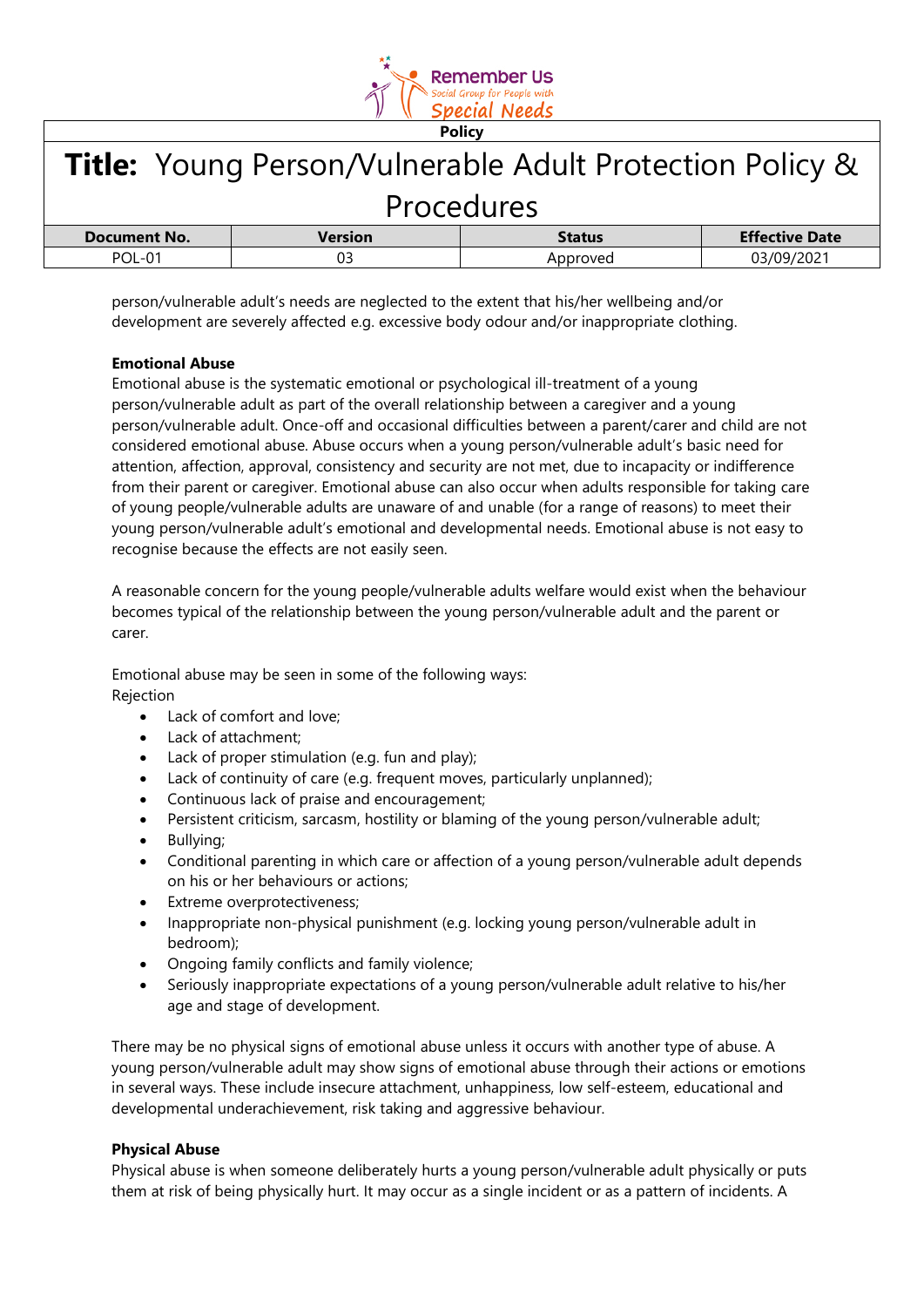

## **Title:** Young Person/Vulnerable Adult Protection Policy & Procedures

| <b>Document No.</b> | Version | Status   | <b>Effective Date</b> |
|---------------------|---------|----------|-----------------------|
| <b>POL-01</b>       | UJ      | \pproved | 03/09/2021            |

reasonable concern exists where the young person/vulnerable adult's health and/ or development is, may be, or has been damaged as a result of suspected physical abuse.

Physical abuse can include the following:

- Physical punishment;
- Beating, slapping, hitting or kicking;
- Pushing, shaking or throwing;
- Pinching, biting, choking or hair-pulling;
- Use of excessive force in handling;
- Deliberate poisoning;
- Suffocation;
- Fabricated/induced illness;
- Female genital mutilation.

The Children First Act 2015 includes a provision that abolishes the common law defence of reasonable chastisement in court proceedings. This defence could previously be invoked by a parent or other person in authority who physically disciplined a young person/vulnerable adult. The change in the legislation now means that in prosecutions relating to assault or physical cruelty, a person who administers such punishment to a young person/vulnerable adult cannot rely on the defence of reasonable chastisement in the legal proceedings. The result of this is that the protections in law relating to assault now apply to a young person/vulnerable adult in the same way as they do to an adult.

#### **Sexual Abuse**

Sexual abuse occurs when a young person/vulnerable adult is used by another person for his or her gratification or arousal, or for that of others. It includes the child being involved in sexual acts (masturbation, fondling, oral or penetrative sex) or exposing the young person/vulnerable adult to sexual activity directly or through pornography.

Young person/vulnerable adult sexual abuse may cover a wide spectrum of abusive activities. It rarely involves just a single incident and in some instances occurs over a number of years. Young person/vulnerable adult sexual abuse most commonly happens within the family, including older siblings and extended family members.

Cases of sexual abuse mainly come to light through disclosure by the young person/vulnerable adult or his or her siblings/friends, from the suspicions of an adult, and/or by physical symptoms.

Examples of young person/vulnerable adult sexual abuse include the following:

- Any sexual act intentionally performed in the presence of a young person/vulnerable adult.
- An invitation to sexual touching or intentional touching or molesting of a young person/vulnerable adult's body whether by a person or object for the purpose of sexual arousal or gratification
- Masturbation in the presence of a young person/vulnerable adult or the involvement of a child in an act of masturbation
- Sexual intercourse with a young person/vulnerable adult, whether oral, vaginal or anal.
- Sexual exploitation of a young person/vulnerable adult, which includes: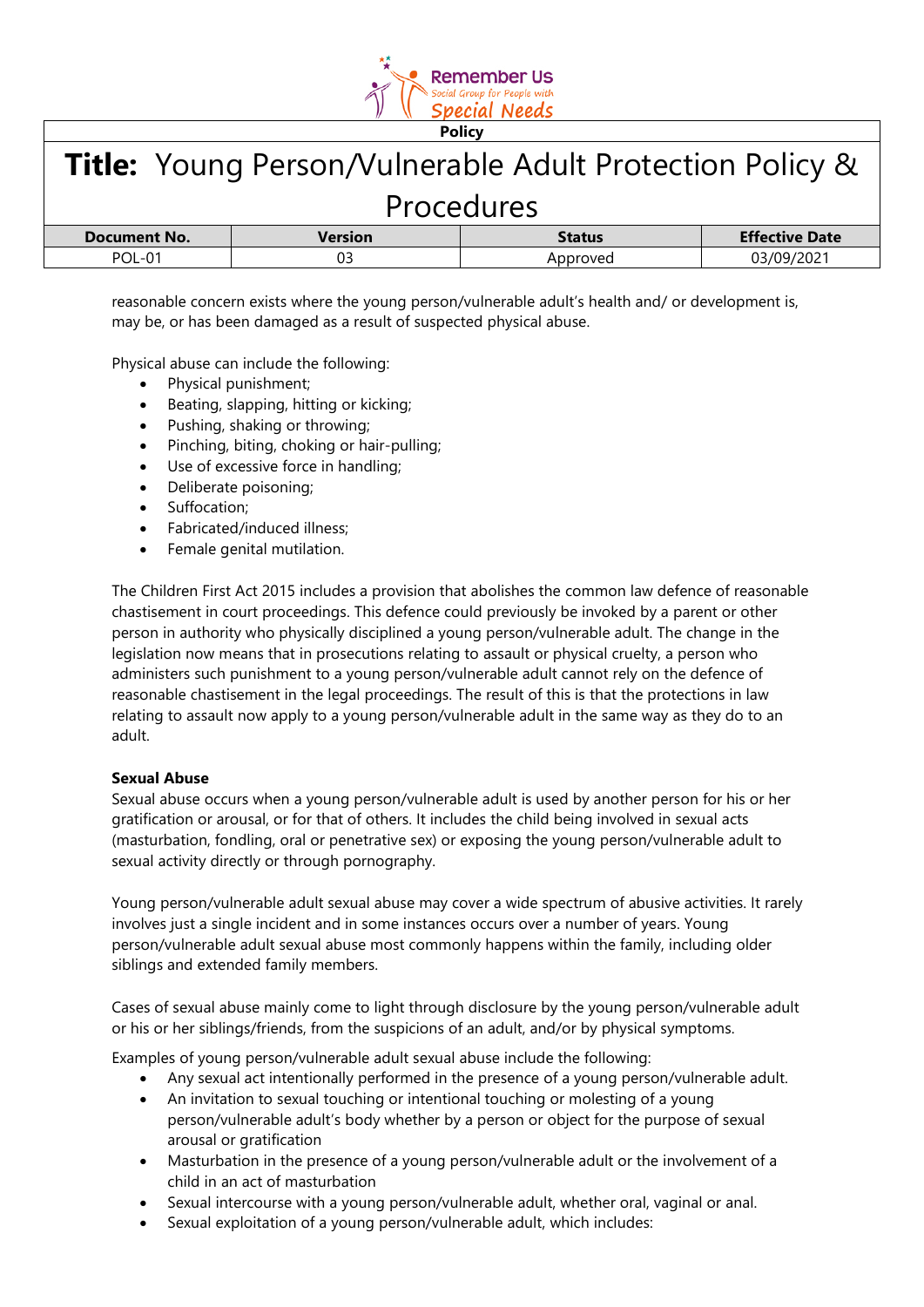

### **Title:** Young Person/Vulnerable Adult Protection Policy & Procedures

| Document No. | Version | Status  | <b>Effective Date</b> |
|--------------|---------|---------|-----------------------|
| POL<br>-01   | ບປ      | pproved | MQ/2021<br>202'       |

- o Inviting, inducing or coercing a young person/vulnerable adult to engage in prostitution or the production of pornography [for example, exhibition, modelling or posing for the purpose of sexual arousal, gratification or sexual act, including its recording (on film, videotape or other media) or the manipulation, for those purposes, of an image by computer or other means]
- o Inviting, coercing or inducing a young person/vulnerable adult to participate in, or to observe, any sexual, indecent or obscene act
- o Showing sexually explicit material to young person/vulnerable adult, which is often a feature of the 'grooming' process by perpetrators of abuse
- Exposing a young person/vulnerable adult to inappropriate or abusive material through information and communication technology
- Consensual sexual activity involving an adult and an underage person

An Garda Síochána will deal with any criminal aspects of a sexual abuse case under the relevant criminal justice legislation. The prosecution of a sexual offence against a young person/vulnerable adult will be considered within the wider objective of young person/vulnerable adult welfare and protection. The safety of the young person/vulnerable adult is paramount and at no stage should a young person/vulnerable adult's safety be compromised because of concern for the integrity of a criminal investigation.

In relation to sexual abuse, it should be noted that in criminal law the age of consent to sexual intercourse is 17 years for both boys and girls. Any sexual relationship where one or both parties are under the age of 17 is illegal. However, it may not necessarily be regarded as child sexual abuse.

#### **Other forms of abusive behaviour towards Young People/Vulnerable Adults**

Apart from the above very serious forms of abuse, employees/staff members/volunteers should also be on the alert for other forms of behaviour that may be harmful to young people/vulnerable adults. The following behaviours are unacceptable among young people/vulnerable adults and employees/staff members/volunteers and have been taken from the Department of Education Code of Good Practise Child Protection for the Youth Work Sector.

#### **Verbal Abuse**

This can include name calling, sarcasm and criticism, making reference to some physical characteristic, destructive criticism, derogatory remarks and gestures.

#### **Bullying**

Bullying can be defined as repeated aggression be it verbal, emotional or physical conducted by an individual or group against others. Bullying is a behaviour that is intentionally aggravating and intimidating and can occur mainly in social environments such as schools, clubs, and other organisations working with young person/vulnerable adult. It includes behaviours such as;

- o Teasing/taunting/threatening/hitting
- o Extortion behaviour by one or more children against a target person e.g. Social Network websites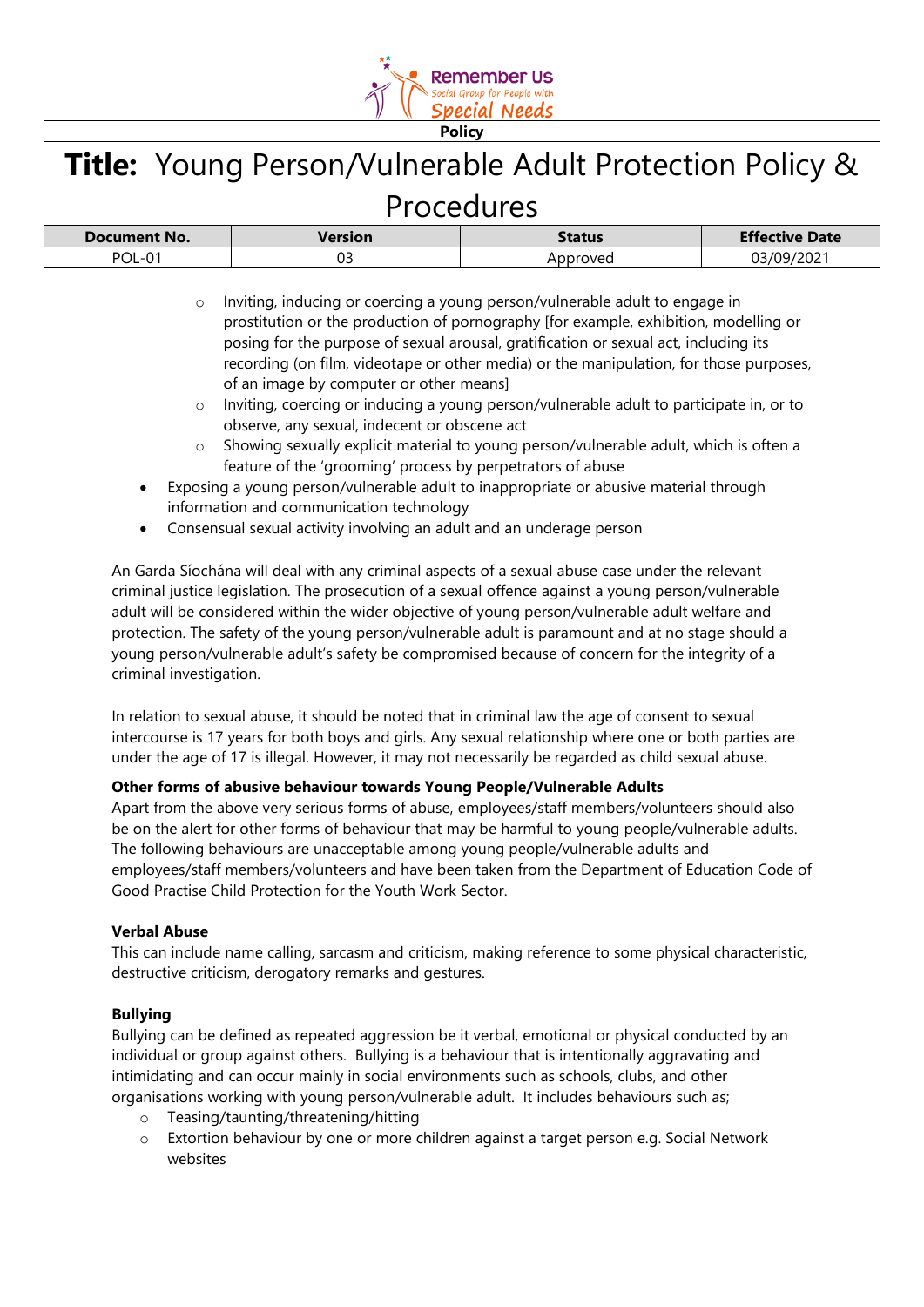

### **Title:** Young Person/Vulnerable Adult Protection Policy & Procedures **Document No.**  $\begin{array}{|c|c|c|c|c|}\n\hline\n\end{array}$  **Version**  $\begin{array}{|c|c|c|c|c|}\n\hline\n\end{array}$  **Status**  $\begin{array}{|c|c|c|c|c|}\n\hline\n\end{array}$  **Effective Date**

POL-01 03 Approved 03/09/2021

#### **Who should deal with bullying?**

Extreme forms of bullying may be regarded as physical or emotional abuse and it must be dealt with by the Designated Liaison Person in line with Remember Us Policies.

#### **Cyberbullying**

Cyberbullying is bullying that takes place using electronic technology, such as the use of cell phones, instant messaging, e-mail, chat rooms or social networking sites such as Facebook and Twitter to harass, threaten or intimidate someone.

#### **Organised abuse**

Child abuse can occur in a number of ways, including organised abuse. This occurs when one person moves into an area/institution and systematically entraps young person/vulnerable adult for abusive purposes [mainly sexual] or when two or more adults conspire to similarly abuse young person/vulnerable adult using inducements.

#### **Peer abuse**

In some cases of abuse the alleged perpetrator will also be a young person/vulnerable adult. In these situations, the Young person/vulnerable adult Protection Procedures should be adhered to for both the victim and the abuser. If there is any conflict of interest between the alleged abuser and the victim, the victim's welfare is of paramount importance.

#### **Unwelcome behaviour**

This can include favouritism, exclusion, sexual harassment and sexual innuendo, humiliating and embarrassing others, deprivation of basic rights and harsh disciplinary regimes.

A young person/vulnerable adult may be abused or harmed in the community by someone known and trusted by them. This may be a relative, parent, neighbour or another child etc. A young person/vulnerable adult may be abused by a care worker or other person in a position of trust. It is important to remember that anyone can perpetrate abuse.

#### **Guidelines - dealing with a disclosure of abuse from a young person/vulnerable adult:**

- React calmly;
- Listen carefully and attentively;
- Take the young person/vulnerable adult seriously;
- Reassure the young person/vulnerable adult that they have taken the right action in talking to you;
- Do not promise to keep anything secret;
- Ask questions for clarification only. Do not ask leading questions;
- Check back with the young person/vulnerable adult that what you have heard is correct and understood;
- Do not express any opinions about the alleged abuser;
- Ensure that the young person/vulnerable adult understands that you must tell someone who understand this area and who can help;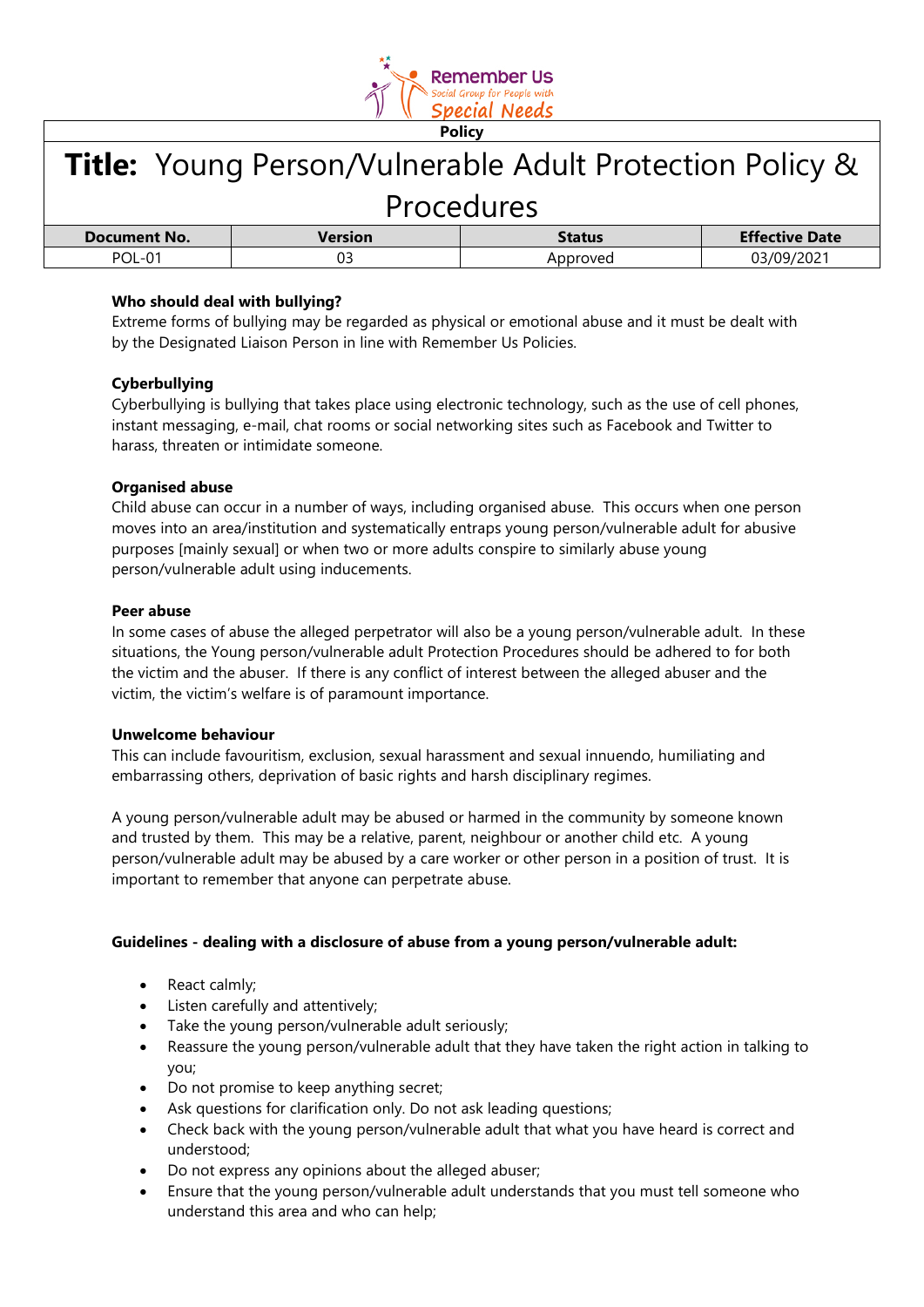

## **Title:** Young Person/Vulnerable Adult Protection Policy & Procedures

| Document No.    | Version | itatus  | <b>Effective Date</b> |
|-----------------|---------|---------|-----------------------|
| $\sim$<br>POL-u | ັັ      | pproved | 03/09/2021            |

- Make a written record of what the young person/vulnerable adult has told you as soon as possible, in as much detail as possible;
- Tell the Leader/Staff member on duty who will escalate to the DLP/Nominated Person(s).
- Treat the information confidentially insofar as possible;
- Continue to support the young person/vulnerable adult.

#### **4.13.2 Procedure for Reporting Observed, Suspected, Alleged or Actual Abuse**

Any person who is concerned about the safety or wellbeing of a young person/vulnerable adult or receives an allegation of abuse should record their concerns/information and report the matter without delay to Remember Us Team Leader/staff member who will escalate to the Designated Liaison Person if appropriate.

#### **Procedure:**

- If there is an immediate or imminent physical danger to the young person/vulnerable adult, you should call the appropriate Emergency Service.
- Report the incident to the onsite Team Leader/Staff member. If the Team Leader/Staff member is not available you should contact Nora Roban or Anne Drumm at 086 0457003.
- The Team Leader/Staff member/Nominated Person(s) will contact the Remember Us Designated Liaison Person (DLP), Alison Donohoe by phone at 087 6556583 to report observed, suspected, alleged, or actual abuse.

*It is important to be aware that the Protection for Persons Reporting Child Abuse Act, 1998 provides civil immunity from civil liability to persons/organisations/groups who report child Abuse 'reasonably and in good faith' to the HSE or An Garda Siochana.*

#### **Procedure - Reporting allegations of abuse made against Remember Us workers/volunteers**

- Reports of allegations against Remember Us staff/volunteers must be made to the Mandated Person(s) listed below without delay;
- The Mandated Person will immediately inform Management of the report. The first priority is for the safety of the young person/vulnerable adult; management must ensure no child or young person is exposed to unnecessary risk;
- If the allegation fulfils the criteria for reporting to Tusla, this will be done as soon as possible, in conjunction with the DLP if appropriate;
- Parents/guardians will be informed by Remember Us of any action planned while having regard to the confidentiality rights of others, such as the person against whom the allegation has been made.

Contact telephone number: 086 0457003 (Nora, Anne)

Mandated Person(s): Nora Roban, Anne Drumm,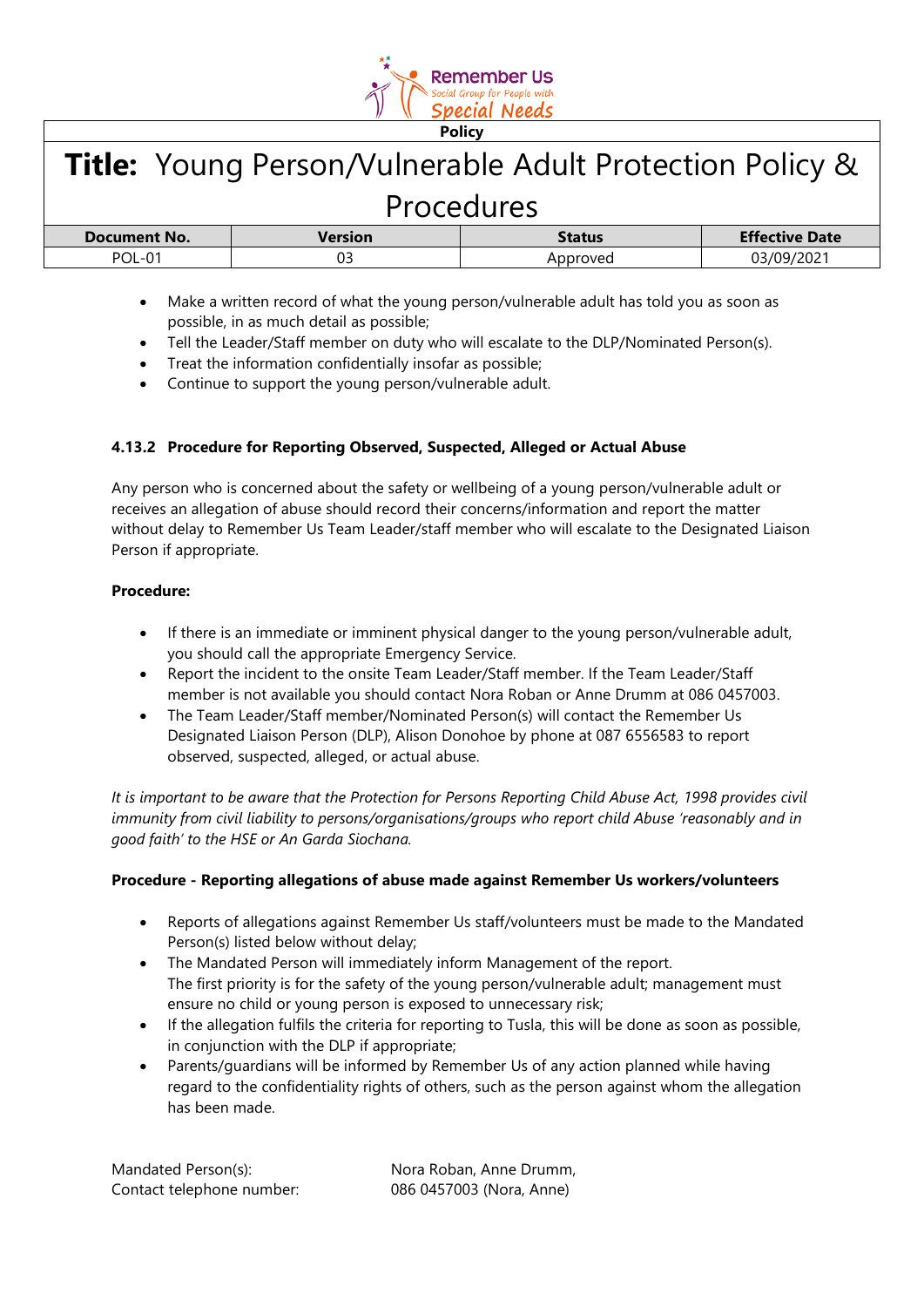

## **Title:** Young Person/Vulnerable Adult Protection Policy & Procedures

| Document No.  | Version  | Status   | <b>Effective Date</b> |
|---------------|----------|----------|-----------------------|
| <b>POL-01</b> | n.<br>ັັ | Approved | 3/09/2021             |

#### **Chairperson internal personnel procedures for dealing with the staff member/volunteer.**

In the context of an allegation of abuse against a staff member/volunteer, Remember Us disciplinary procedures aims to ensure that fair procedure is followed taking into account employment contract/volunteer agreement as well as the rules of natural justice.

The Chairperson may nominate a Board Director to manage this procedure at their discretion.

- In making an immediate decision about the staff member's/volunteer's presence in the organisation, the Chairperson will, as a matter of urgency take any measures necessary to protect the young person/vulnerable adult. These will be proportionate to the level of risk to the young person/vulnerable adult;
- Protective measures do not presume guilt.
- The Chairperson will privately inform the staff member/volunteer that an allegation has been made against him or her and the nature of the allegation.
- The staff member/volunteer will be afforded an opportunity to respond. The Chairperson will note the response and pass on this information if making a formal report to Tusla.
- The staff member/volunteer will be offered the option to have representation at this stage and should be informed that any response may be shared with Tusla.
- While Tusla will not provide advice on employment matters, advice and consultation with regard to risk to young people/vulnerable adults can be sought from the local Tusla social work office.
- The Chairperson will ensure that actions taken by Remember Us do not frustrate or undermine any investigations or assessments undertaken by Tusla or An Garda Síochána. Remember Us will liaise closely with the investigating bodies to ensure this.
- The requirements of fair procedure and natural justice mean that Tusla usually will not share the detail of any assessment regarding allegations of abuse against a staff member /volunteer until they have had an opportunity to fully respond to the allegation and any findings and decisions of Tusla.

#### **Erroneous allegations**

Staff members or volunteers working with young people/vulnerable adults may feel vulnerable to accusations of child abuse. Across the sector there may have been occasions when erroneous or untrue allegations have been made against staff/volunteers. This might have been because of misunderstandings or a genuine mistake.

Any allegation of abuse against a staff member/volunteer will be dealt with sensitively, and support provided by Remember Us for both the staff member and/or volunteer who allegedly abused a young person/ and the worker/employee/volunteer who reported the alleged abuse.

Appropriate levels of confidentiality will be ensured, any information relating to the allegation will be distributed within the guidelines and process detailed above.

#### Whistle **blowing** –a responsibility to speak out

Remember Us Staff members/volunteers should be aware of the appropriate authorities outside Remember Us to whom you should report if you are inhibited, for any reason, in reporting an incident internally or where you are dissatisfied with the internal response.

Staff members/volunteers may refer to the Protected Disclosures Act 2014.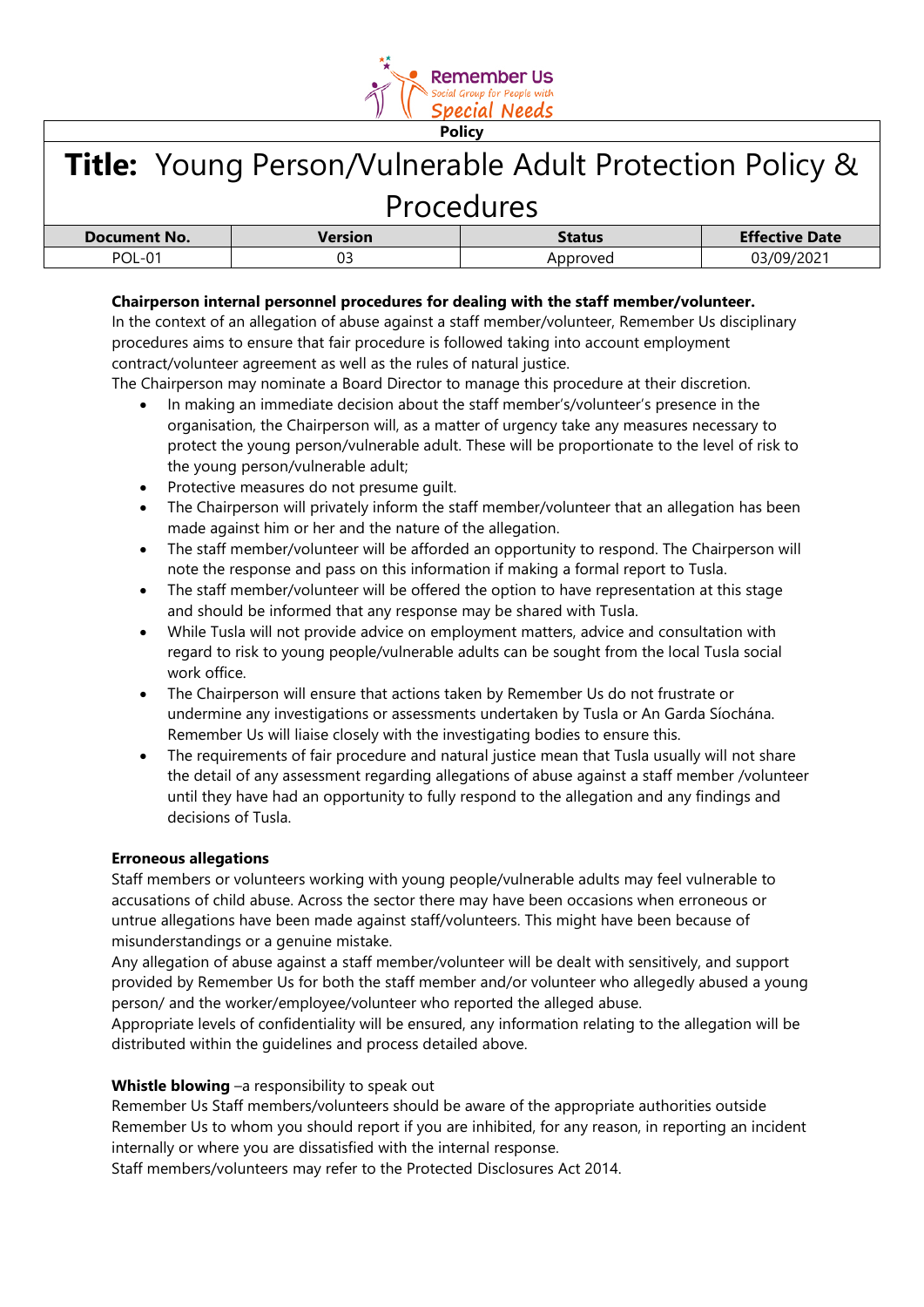

## **Title:** Young Person/Vulnerable Adult Protection Policy & Procedures

| <b>Document No.</b>         | <b>Version</b> | Status   | <b>Effective Date</b> |
|-----------------------------|----------------|----------|-----------------------|
| $^{\circ}$<br>ורום<br>∴∪L∹⊑ | ∩.<br>UJ       | Approved | 03/09/2021            |

#### **Concerns of Child Abuse**

An employee/staff member/volunteer may become concerned for the safety of a child/vulnerable adult in a number of circumstances;

- An employee/volunteer may witness abuse
- A third party informs the employee/volunteer of their concerns/suspicions regarding a young person/vulnerable adult
- A young person/vulnerable adult discloses to a third party who informs the employee/staff member/volunteer
- A young person/vulnerable adult discloses to an employee/staff member/volunteer that he/she is being abused
- An employee/volunteer may overhear other young person/vulnerable adult discussing their concerns about a particular incident, employee/volunteer or other young person/vulnerable adult
- The concerns of abuse may be about something that has happened in the past, present or a potential risk in the future
- An employee may receive information that suggests that a young person/vulnerable adult has, or is being abused by a parent or relative or someone else in the community, or an employee in another organisation.

#### **4.14 Role and Responsibilities of Parents**

It is the responsibility of parents/guardian's to bring young person/vulnerable adults to Remember Us programmes (unless otherwise stated). It is also the responsibility of parents to collect young person/vulnerable adults from programmes when they finish. Due consideration must be given to the staff/volunteers running the programme and therefore parents/guardians must ensure that young people/vulnerable adults arrive and are collected on time. While staff/volunteers are responsible for young people during the programmes organised by Remember Us, they are not responsible for them outside of said times.

#### **4.15 Confidentiality and Record Keeping**

It is essential that all child protection information within Remember Us and the information exchanged between TUSLA and An Garda Siochana is treated with the utmost confidentiality in order to safeguard the privacy of the young person/vulnerable adult adults and families concerned and to avoid prejudicing any subsequent legal proceedings. Young person/vulnerable adult protection information should only be shared with individuals who need to know and are involved in the reporting procedure for dealing with suspicions or allegations of young person/vulnerable adult abuse.

#### **4.16 Accidents**

It is the responsibility of all employees/staff members/volunteers to carry out their work safely, not to take unnecessary risks, and to be constantly vigilant to the possibility of accidents to themselves or others and to be aware of any hazards that may exist. There are added responsibilities when working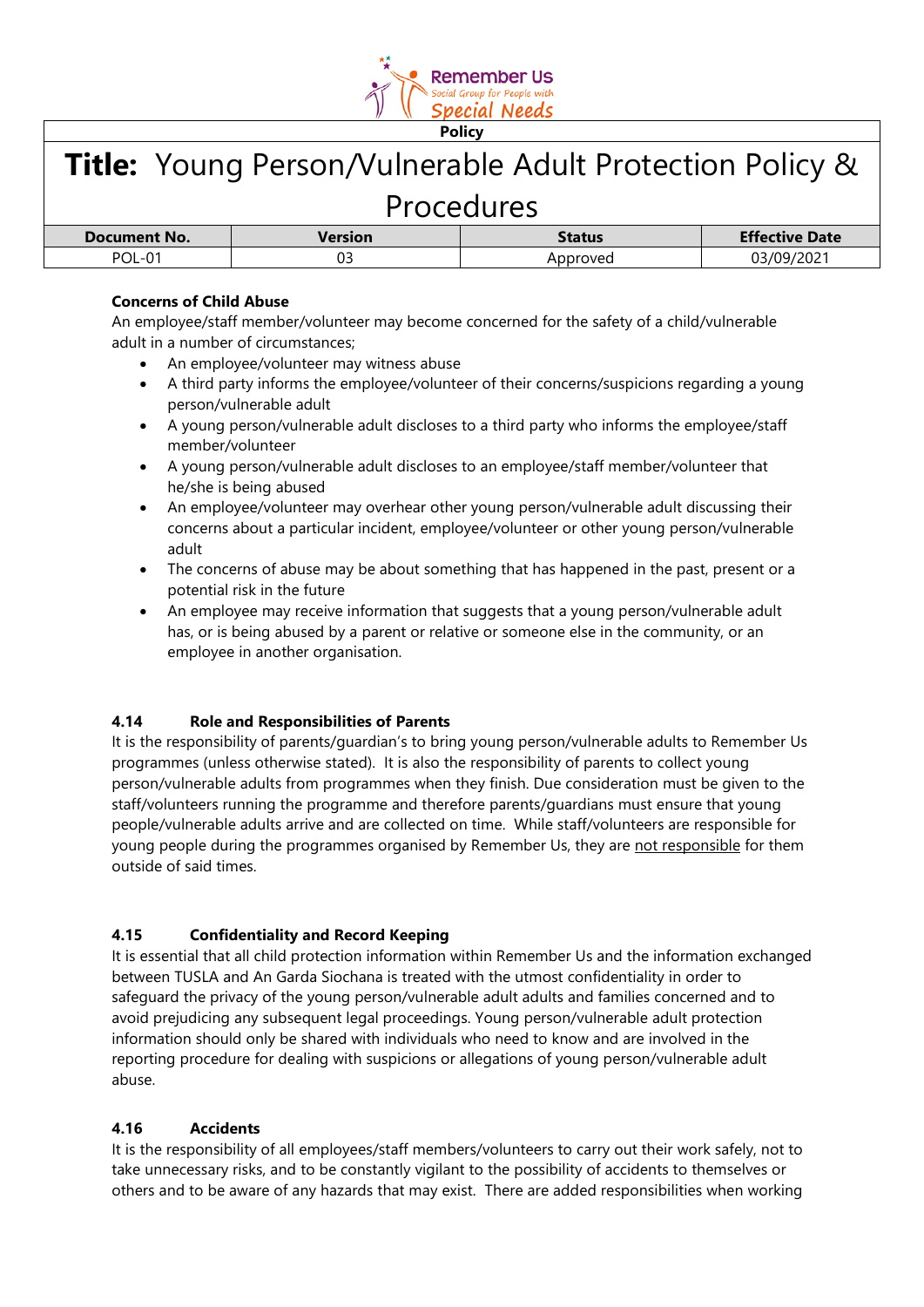

## **Title:** Young Person/Vulnerable Adult Protection Policy & Procedures

| Document No.    | Version | Status   | <b>Effective Date</b> |
|-----------------|---------|----------|-----------------------|
| POL-u<br>$\sim$ | υ.      | \pproved | /2021<br>109          |

with young person/vulnerable adults that employees/volunteers need to be aware of when dealing with an accident. These responsibilities are as follows;

- Parents/guardians must be notified of any accident/incident that occurs regardless of how small it may seem
- Record every Accident/incident that occurs in the Remember Us Accident/incident Book.
- Emergency numbers for parents/guardians and emergency services must be kept close to hand
- All employees/staff members/volunteers know what information will be needed to process a report of an accident.

#### **4.17 Safe Recruitment and Selection**

Many people who apply to work with community and voluntary organisations on either a voluntary or paid basis are interested, well-motivated and suitable for the various tasks involved. However, it is very important that Remember Us takes all reasonable steps to ensure that only suitable and appropriately qualified people are recruited. Unfortunately, people with a tendency to young person/vulnerable adults can be attracted to the type of work that gives them opportunity to be with young people/vulnerable adults, and this always has to be borne in mind when recruiting/selecting employees/staff members/volunteers to work with young people/vulnerable adults.

All employees/staff members/volunteers taking responsibility for young people/vulnerable adults in Remember Us must undergo a recruitment process. This recruitment process is as follows;

- It is Remember Us Policy that the Garda Vetting process is carried out prior to commencement of duties. Remember Us Garda Vetting is processed through the National Youth Council of Ireland.
- Two references must be obtained, non-related, in writing and checked by Remember Us. These referees will be called for verification.
- It must be clear from the outset the type of factors which would exclude applicants, i.e. convictions against young people/vulnerable adults.
- Responsibilities of the role and the level of experience/qualifications required must be drawn up and clearly stated beforehand. Please refer to Remember Us Volunteer Guidelines and Induction Pack.
- A probationary period must be outlined.

A good recruitment process will improve the chances that the right people are placed in the right positions while reducing risks of staff/volunteer allegations/suspicions/incidents of harm or abuse.

#### **4.18 Supervision and Support**

#### **Supervision**

It is very important that every effort be made to manage and support appointed employees/staff members/volunteers in their work with young people/vulnerable adults. It is important that all employees/staff members/volunteers have a mechanism to discuss any aspect of their work with young people/vulnerable adults.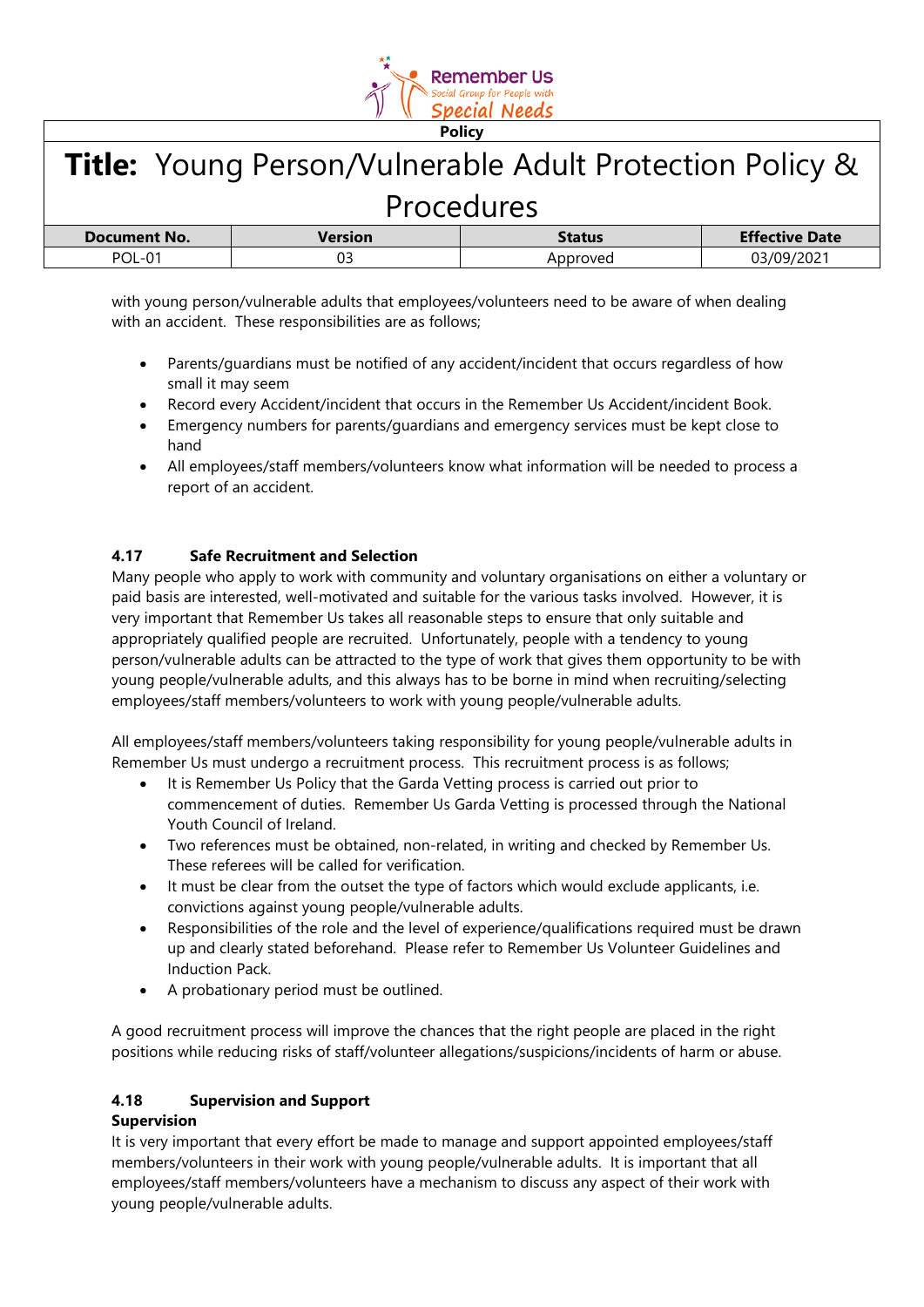

# **Title:** Young Person/Vulnerable Adult Protection Policy & Procedures

| <b>Document No.</b> | Version | Status   | <b>Effective Date</b> |
|---------------------|---------|----------|-----------------------|
| POL<br>$\sim$       | 03      | Approved | 03/09/2021            |

#### **Induction**

All employees/staff members/volunteers whether temporary or permanent must receive induction in all aspects of this Policy Document. This induction is mandatory and will be carried out with current and new employees/staff members/volunteers as they commence work with young people/vulnerable adults.

All employees/staff members/volunteers whether temporary or permanent, are required to sign up to this Policy Document. [See Appendix 6 – Policy Declaration Form].

#### **Training**

The Remember Us management team (in coordination with the Board) is responsible for co-ordinating the training needs of all employees/staff members/volunteers in relation to child protection and welfare. All employees/staff members/volunteers shall be offered child protection training which is provided from time to time. Young Person/Vulnerable Adult Protection Training is mandatory for volunteers/staff members and is also on offer to parents of young people/vulnerable adults within Remember Us.

#### **Garda Vetting**

Garda Vetting is carried by Remember Us through National Youth Council of Ireland via the e-vetting procedure and all volunteers/staff members working with young people/vulnerable adults must undergo this process. Parents are also encouraged to avail of the Garda Vetting Procedures prior to active participation in activities.

Junior Leaders must also be Garda Vetted through Remember Us once they have parental consent. This is a mandatory requirement for leadership engagement with any Remember Us activities and contact with young people/vulnerable adults.

#### **19. Policy Review**

This Policy will be reviewed in line with changes in national guidelines, and staff/volunteers will be notified of these changes.

This policy will be reviewed yearly by the Board of Directors.

Enquiries, comments and queries are welcomed; these should be directed to Alison Donohoe, our Designated Liaison Person or the Management Team (Nora, Anne).

#### **5.0 References**

n/a

| v.v<br>REVISIUIIS        |                                                                                |
|--------------------------|--------------------------------------------------------------------------------|
| Version<br><b>Number</b> | <b>Description of Revision</b>                                                 |
| 01                       | First issuance of Young Person/Vulnerable Adult Protection Policy & Procedures |
| 02                       | 25/01/2020 - Second issuance following annual review - update contact details  |

#### **6.0 Revisions**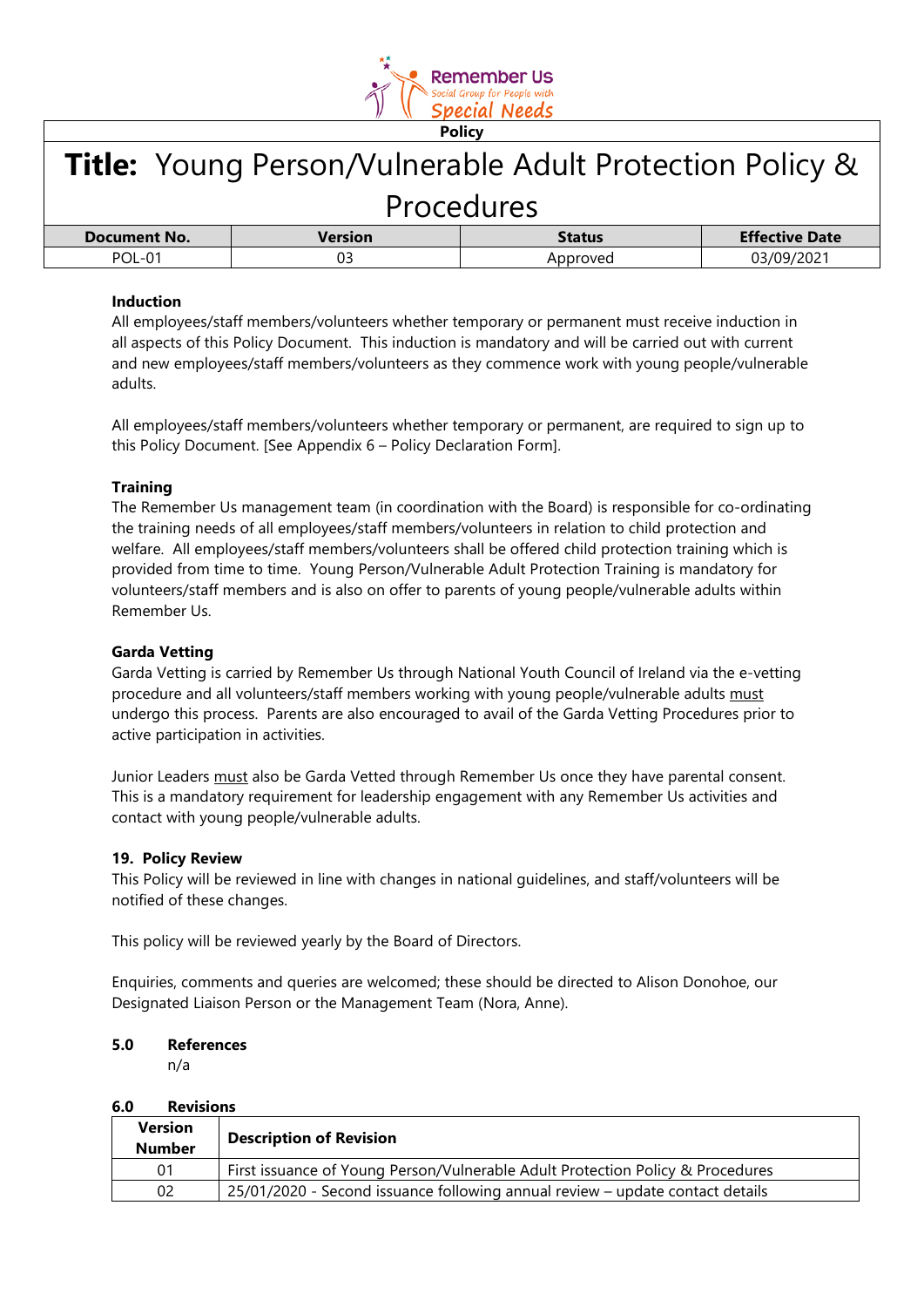

### **Title:** Young Person/Vulnerable Adult Protection Policy & Procedures **Document No. Version Status Effective Date** POL-01 03 Approved 03/09/2021

| 03 | 03/09/2021 - Third issuance following annual review – update 4.7 with information        |
|----|------------------------------------------------------------------------------------------|
|    | regarding letters which may be issued to volunteers following an incident of challenging |
|    | behaviour and aggression.                                                                |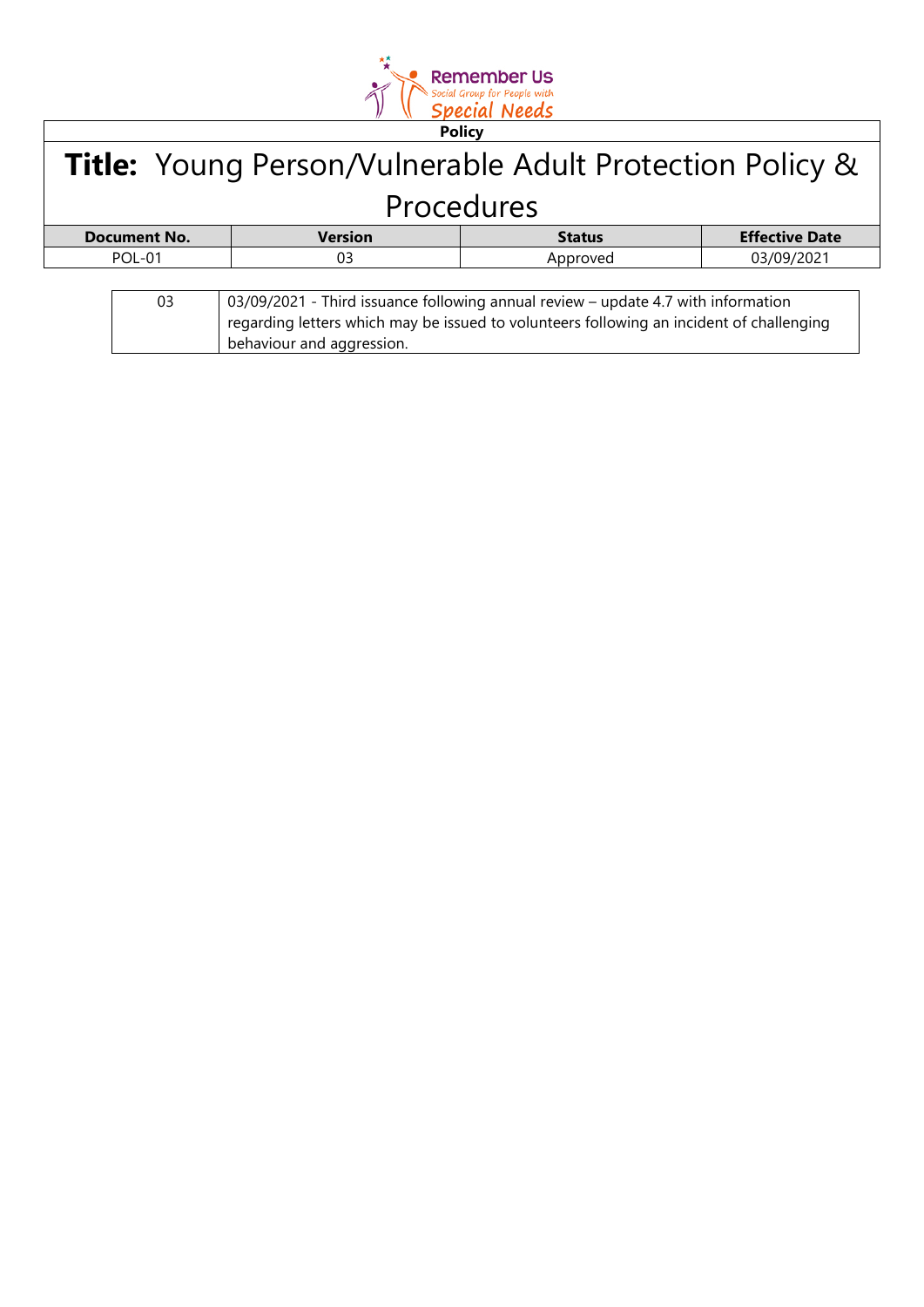

### **Title:** Young Person/Vulnerable Adult Protection Policy & Procedures **Document No.**  $\begin{array}{|c|c|c|c|c|}\n\hline\n\end{array}$  **Version**  $\begin{array}{|c|c|c|c|c|}\n\hline\n\end{array}$  **Status**  $\begin{array}{|c|c|c|c|c|}\n\hline\n\end{array}$  **Effective Date** POL-01 03 Approved 03/09/2021

**Appendices**

**Appendix 1**

### **Remember Us Family Day Trips – Consent Form**



| <b>Name of Project:</b> | Remember Us |
|-------------------------|-------------|
|                         |             |

**Name of Person(s) attending trip:** \_\_\_\_\_\_\_\_\_\_\_\_\_\_\_\_\_\_\_\_\_\_\_\_\_\_\_\_\_\_\_\_\_

\_\_\_\_\_\_\_\_\_\_\_\_\_\_\_\_\_\_\_\_\_\_\_\_\_\_\_\_\_\_\_\_\_\_\_\_\_\_\_\_\_\_\_\_\_\_\_\_\_\_\_\_\_\_\_\_\_\_\_\_\_\_

**\_\_\_\_\_\_\_\_\_\_\_\_\_\_\_\_\_\_\_\_\_\_\_\_\_\_\_\_\_\_\_\_\_\_\_\_\_\_\_\_\_\_\_\_\_\_\_\_\_\_\_\_\_\_\_\_\_\_\_\_\_**

Phone No. of minder for trip: **We are all that the set of the set of the set of the set of the set of the set of the set of the set of the set of the set of the set of the set of the set of the set of the set of the set of** 

Name of Parent/Guardian:

**Phone No. of Parent/Guardian:** \_\_\_\_\_\_\_\_\_\_\_\_\_\_\_\_\_\_\_\_\_\_\_\_\_\_\_\_\_\_\_\_\_\_\_

I understand that on all family day trips, the young people taking part will not be supervised by the organisers. The supervision and responsibility of these young people will be totally that of the above named minder or parent/guardian present on the trip.

Parent/Guardian Signature:

**Date:** \_\_\_\_\_\_\_\_\_\_\_\_\_\_\_\_\_\_\_\_\_\_\_\_\_\_\_\_\_\_\_\_\_\_\_\_\_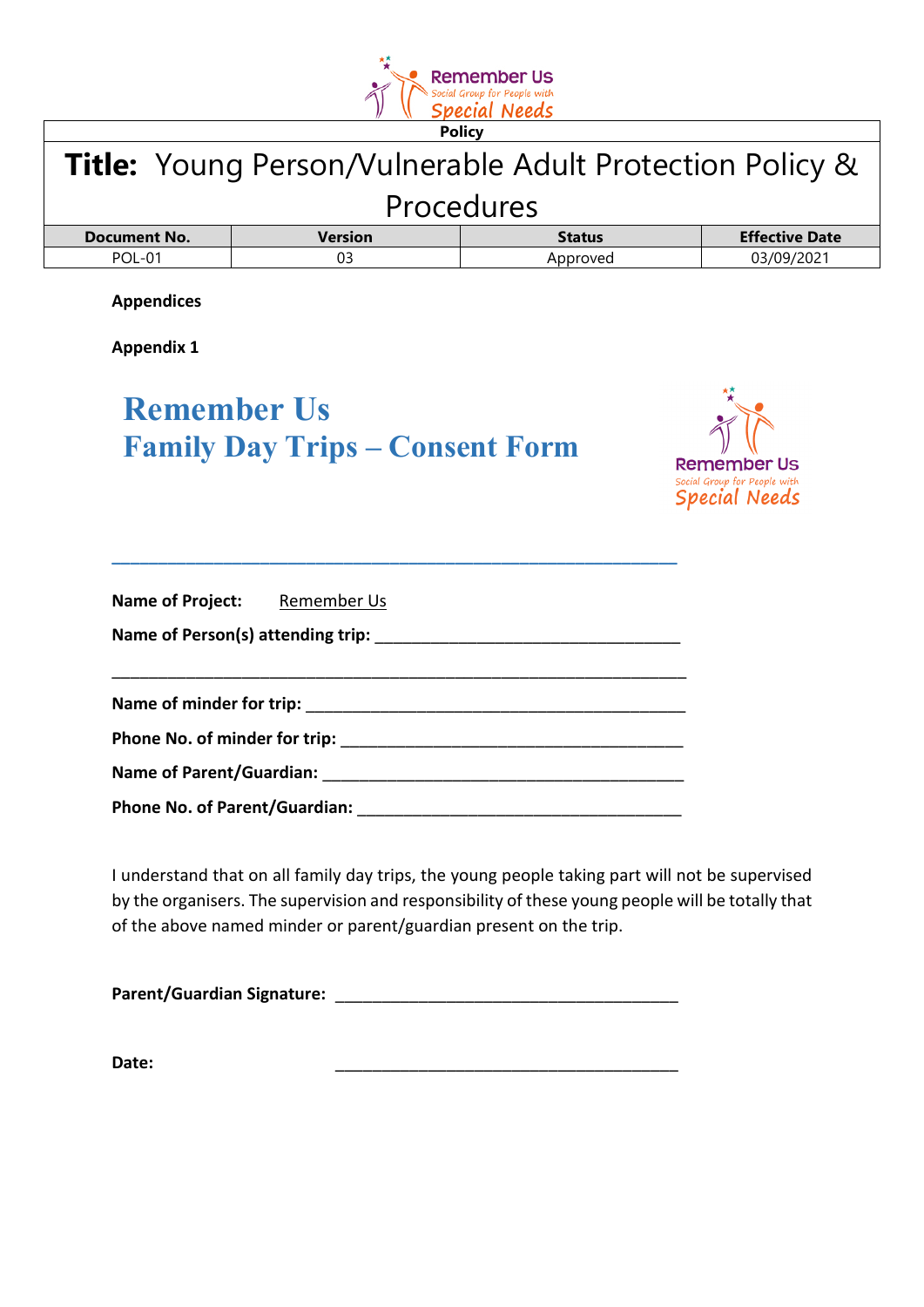

### **Title:** Young Person/Vulnerable Adult Protection Policy & Procedures **Document No.**  $\begin{array}{|c|c|c|c|c|}\n\hline\n\end{array}$  **Version**  $\begin{array}{|c|c|c|c|c|}\n\hline\n\end{array}$  **Status**  $\begin{array}{|c|c|c|c|c|}\n\hline\n\end{array}$  **Effective Date** POL-01 03 Approved 03/09/2021

**Appendix 2**

### **Remember Us Medication Management Policy**



It is the policy of Remember Us not to administer any medication to young people/vulnerable adults on behalf of parents or legal guardians.

**\_\_\_\_\_\_\_\_\_\_\_\_\_\_\_\_\_\_\_\_\_\_\_\_\_\_\_\_\_\_\_\_\_\_\_\_\_\_\_\_\_\_\_\_\_\_\_\_\_\_\_\_\_\_\_\_\_\_\_\_\_\_\_\_\_\_\_\_**

Every parent/legal guardian is responsible for the administration of medication to their own young person/vulnerable adult.

If your young person/vulnerable adult requires medication and they are involved in Remember Us activities, please feel free to call to the activities and administer medication.

**I agree to abide by the above policy.**

Parent/Guardian Signature:

**Date:** \_\_\_\_\_\_\_\_\_\_\_\_\_\_\_\_\_\_\_\_\_\_\_\_\_\_\_\_\_\_\_\_\_\_\_\_\_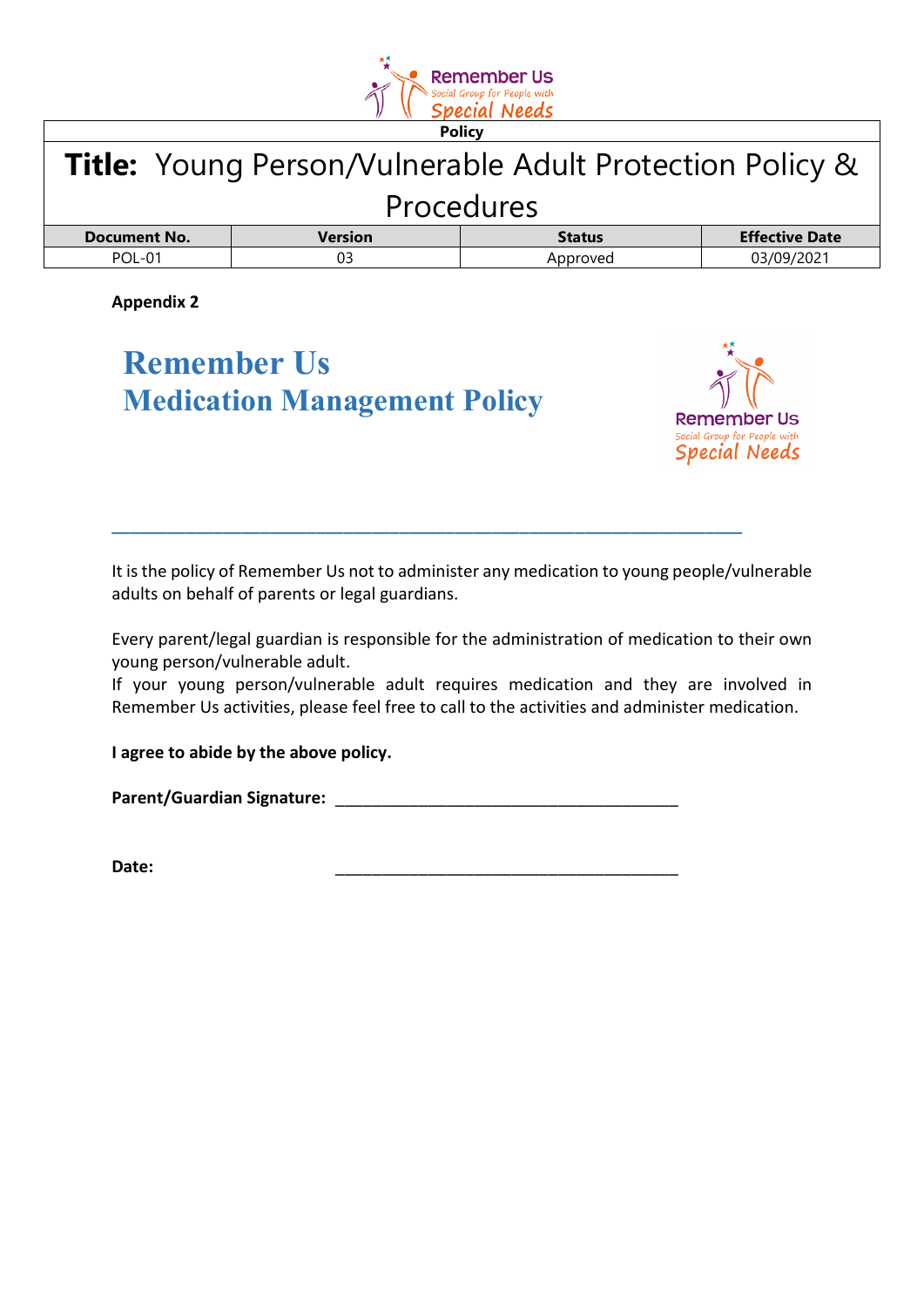

#### Title: Young Person/Vulnerable Adult Protection Policy & Procedures **Document No. Version Status Effective Date POL-01** 03 03/09/2021 Approved

**Appendix 3** 

## **Remember Us Accident/Incident Report Form**



What happened and who was involved?

Where and When did incident/accident happen?

Any injury to person(s) or property?

What programme was running at the time?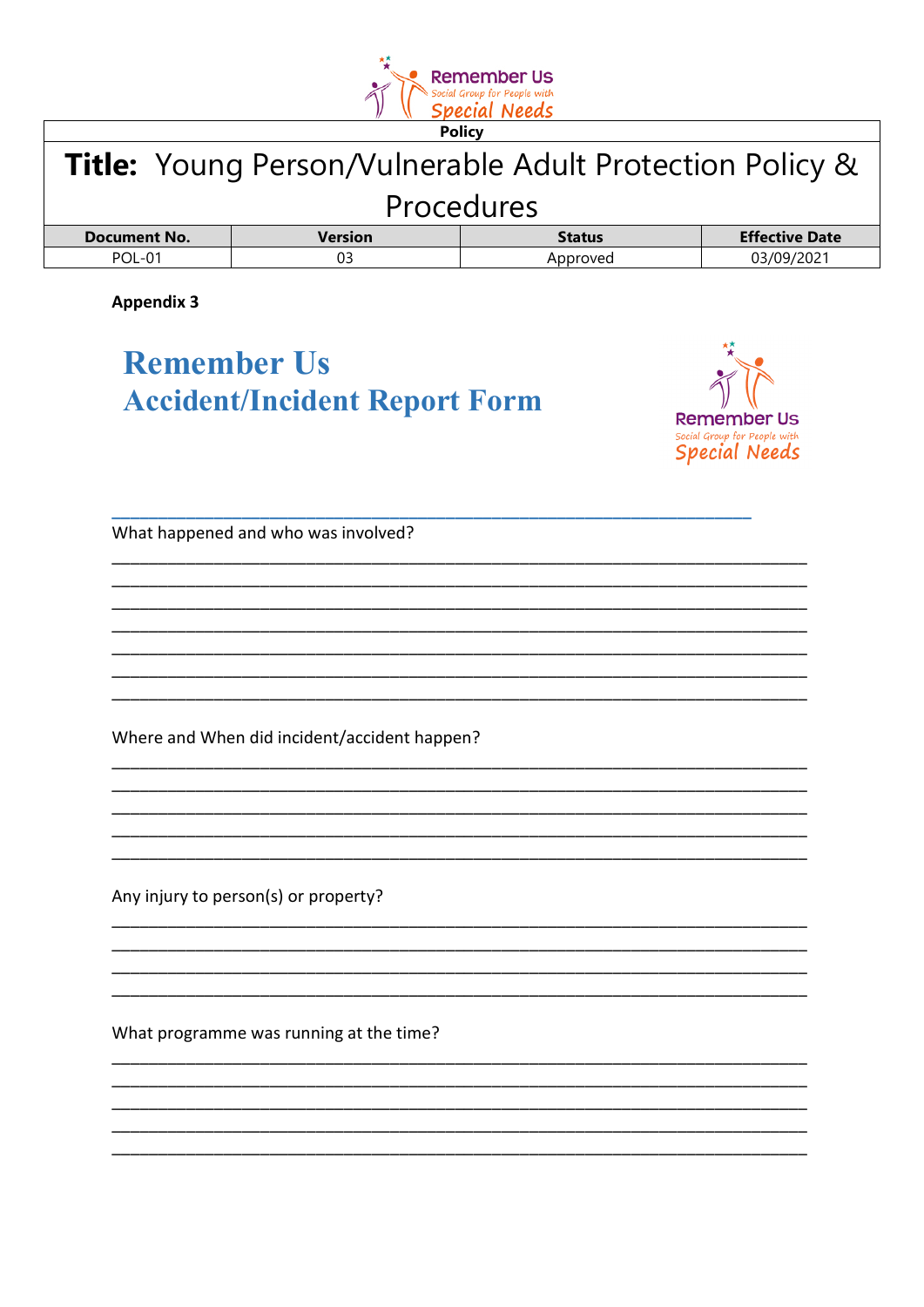

### Title: Young Person/Vulnerable Adult Protection Policy & Procedures **Document No.** Version **Effective Date Status POL-01** 03 03/09/2021 Approved Who was present - leaders/staff? Witnesses: Signed: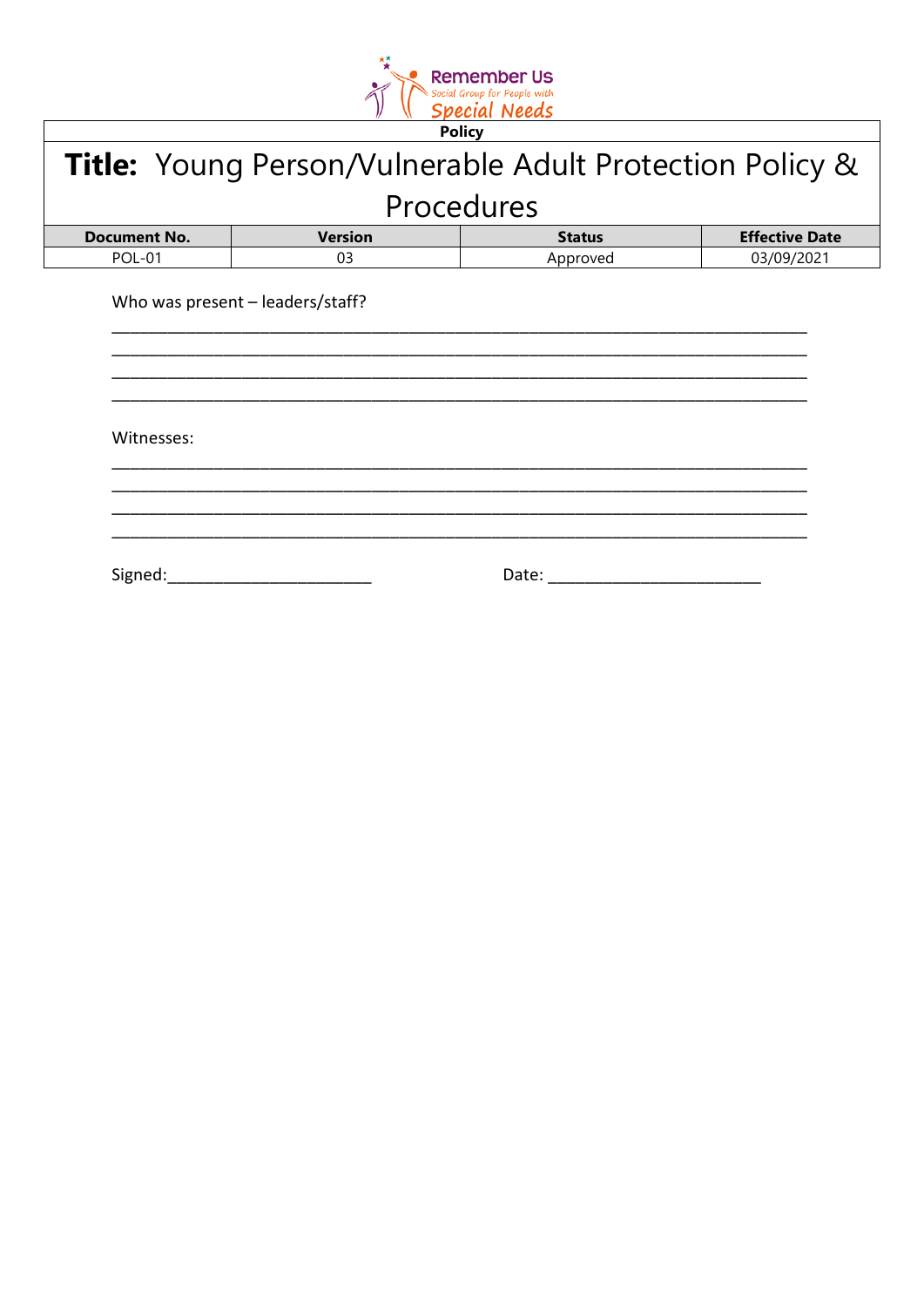

### **Title:** Young Person/Vulnerable Adult Protection Policy & Procedures **Document No.**  $\begin{array}{|c|c|c|c|c|}\n\hline\n\end{array}$  **Version**  $\begin{array}{|c|c|c|c|c|}\n\hline\n\end{array}$  **Status**  $\begin{array}{|c|c|c|c|c|}\n\hline\n\end{array}$  **Effective Date** POL-01 03 Approved 03/09/2021

**Appendix 4**

### **Remember Us Photography & Video Consent Form**



If you give your consent, photographs or media coverage of the young person in your care, taken by a designated photographer for all club activities/ events, to promote Remember Us positively through the media, **may be used.**

**\_\_\_\_\_\_\_\_\_\_\_\_\_\_\_\_\_\_\_\_\_\_\_\_\_\_\_\_\_\_\_\_\_\_\_\_\_\_\_\_\_\_\_\_\_\_\_\_\_\_\_\_\_\_\_\_\_\_\_\_\_\_\_\_\_\_\_\_**

- $\triangleright$  i.e. Remember Us website, local newspapers, newsletters, social media and scrapbooks.
- Parents/Carers/Legal guardians are only allowed to take photographs of club members and their families for their own person historical prosperity
- $\triangleright$  The use of camera phones by parents/Carers/members or any invited guests are not permitted.
- $\triangleright$  While we endeavour to control the taking and use of photos on our closed club days we cannot control all photos taken while out in the public domain by those not related to Remember Us.

\*\*\*\*\*\*\*\*\*\*\*\*\*\*\*\*\*\*\*\*\*\*\*\*\*\*\*\*\*\*\*\*\*\*\*\*\*\*\*\*\*\*\*\*\*\*\*\*\*\*\*\*\*\*\*\*\*\*\*\*\*\*\*\*\*\*\*\*\*\*\*\*\*\*\*

#### **PLEASE RETURN THIS SECTION AND KEEP THE ABOVE INFORMATION**

#### PARENTS/CARERS CONSENT FORM FOR MEDIA /PHOTOGRAPHS

**I do give consent**, that photographs or media coverage of the young person in my care, taken by a designated photographer for all club activities/ events, to promote Remember Us positively through the media, **may be used.**

Please Print Name:

| Please Sign Name: |  |
|-------------------|--|
|                   |  |

| Date |  |  |  |  |
|------|--|--|--|--|
|      |  |  |  |  |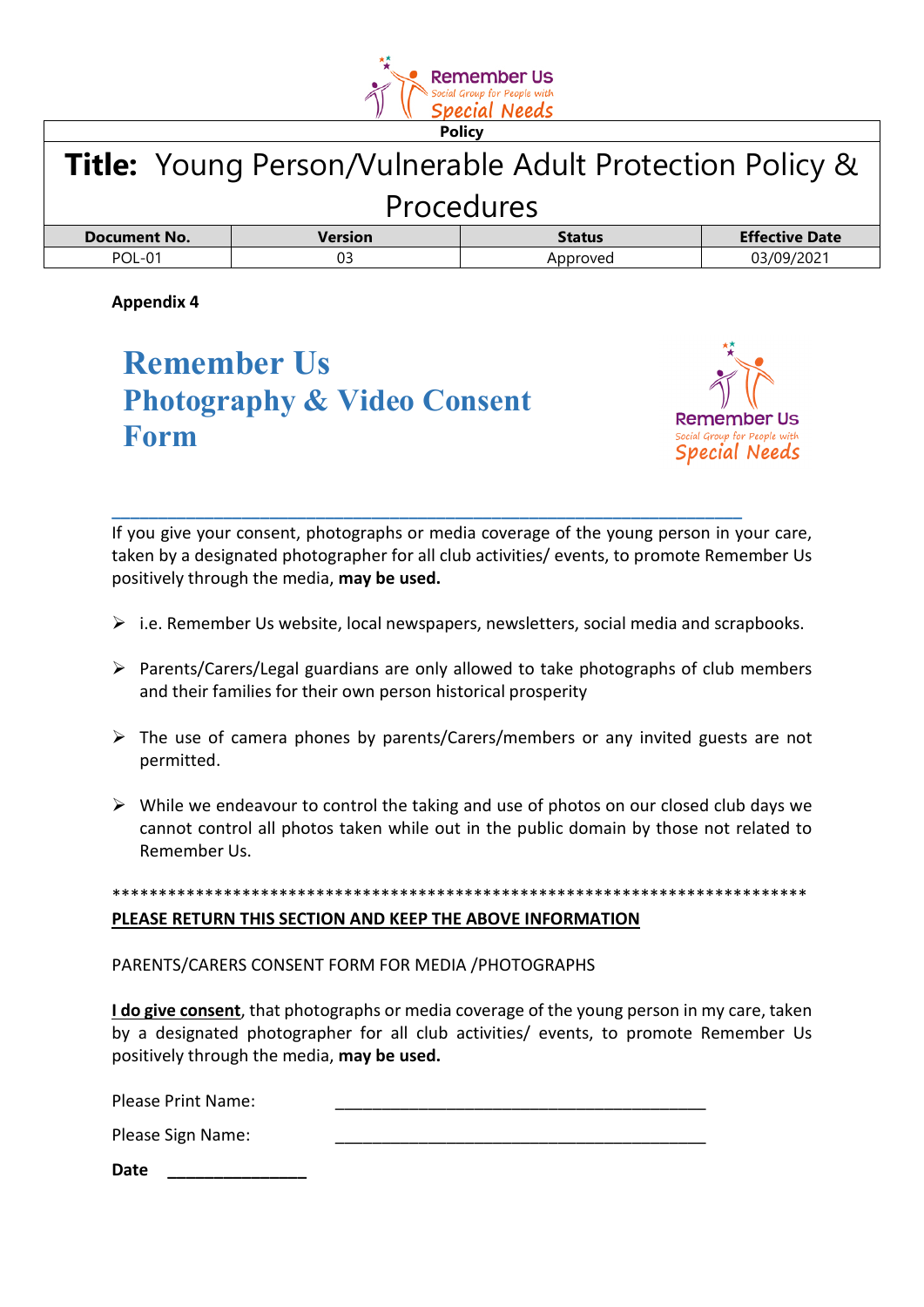

### **Title:** Young Person/Vulnerable Adult Protection Policy & Procedures **Document No. Version Status Effective Date** POL-01 | 03 03 | Approved | 03/09/2021

**I do NOT give consent**, that photographs or media coverage of the young person in my care, taken by a designated photographer for all club activities/ events, to promote Remember Us positively through the media, may be used**.**

Please Print Name:

Please Sign Name:

**Date: \_\_\_\_\_\_\_\_\_\_\_\_\_\_\_**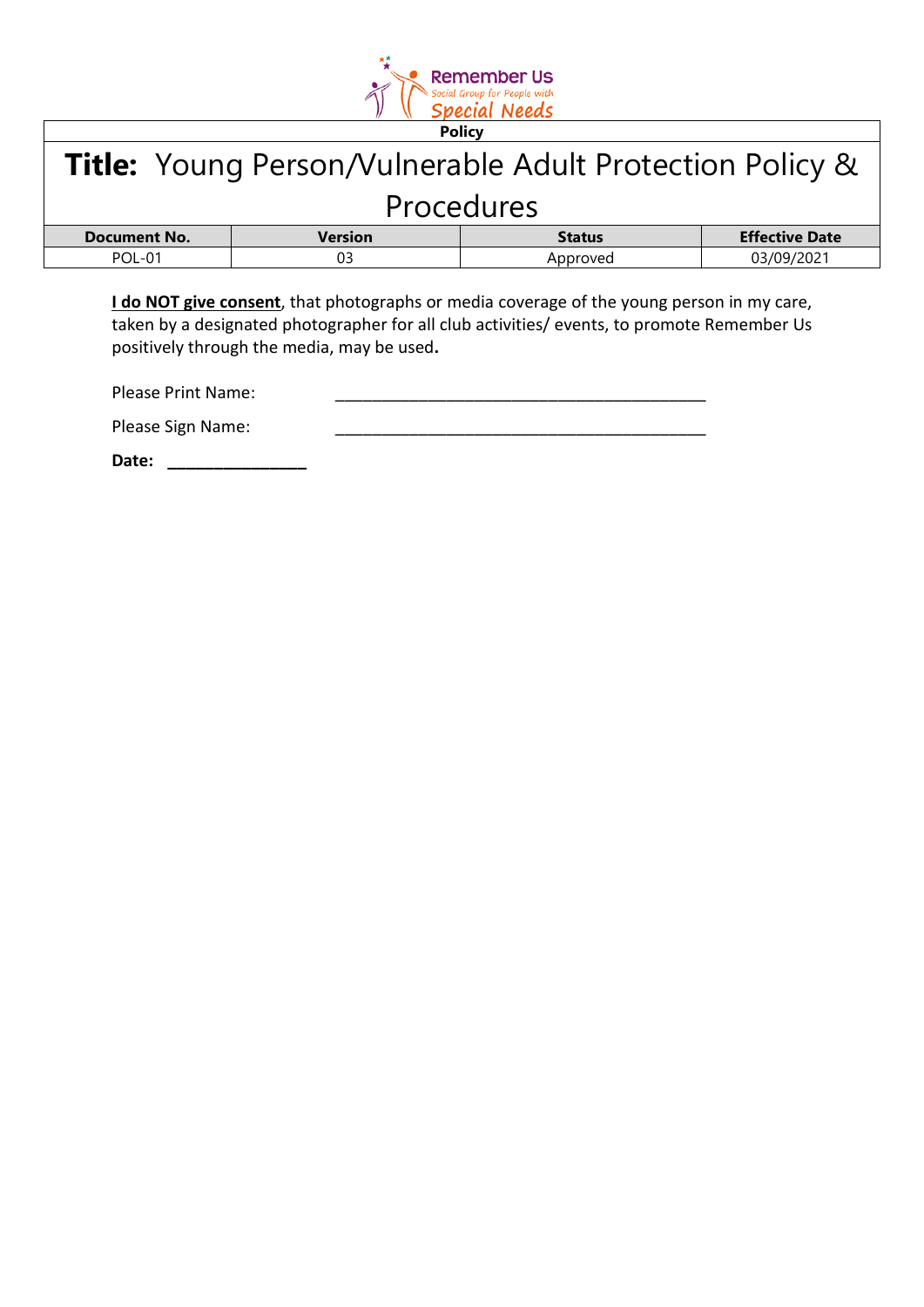

### **Title:** Young Person/Vulnerable Adult Protection Policy & Procedures **Document No.**  $\begin{array}{|c|c|c|c|c|}\n\hline\n\end{array}$  **Version**  $\begin{array}{|c|c|c|c|c|}\n\hline\n\end{array}$  **Status**  $\begin{array}{|c|c|c|c|c|}\n\hline\n\end{array}$  **Effective Date** POL-01 03 Approved 03/09/2021

#### **Appendix 5 - Flow Chart of the Protection Process.**



**If it is alleged that a member of staff has caused the harm a report must be made to TUSLA without delay. DLP informs relevant Management/Chairperson.**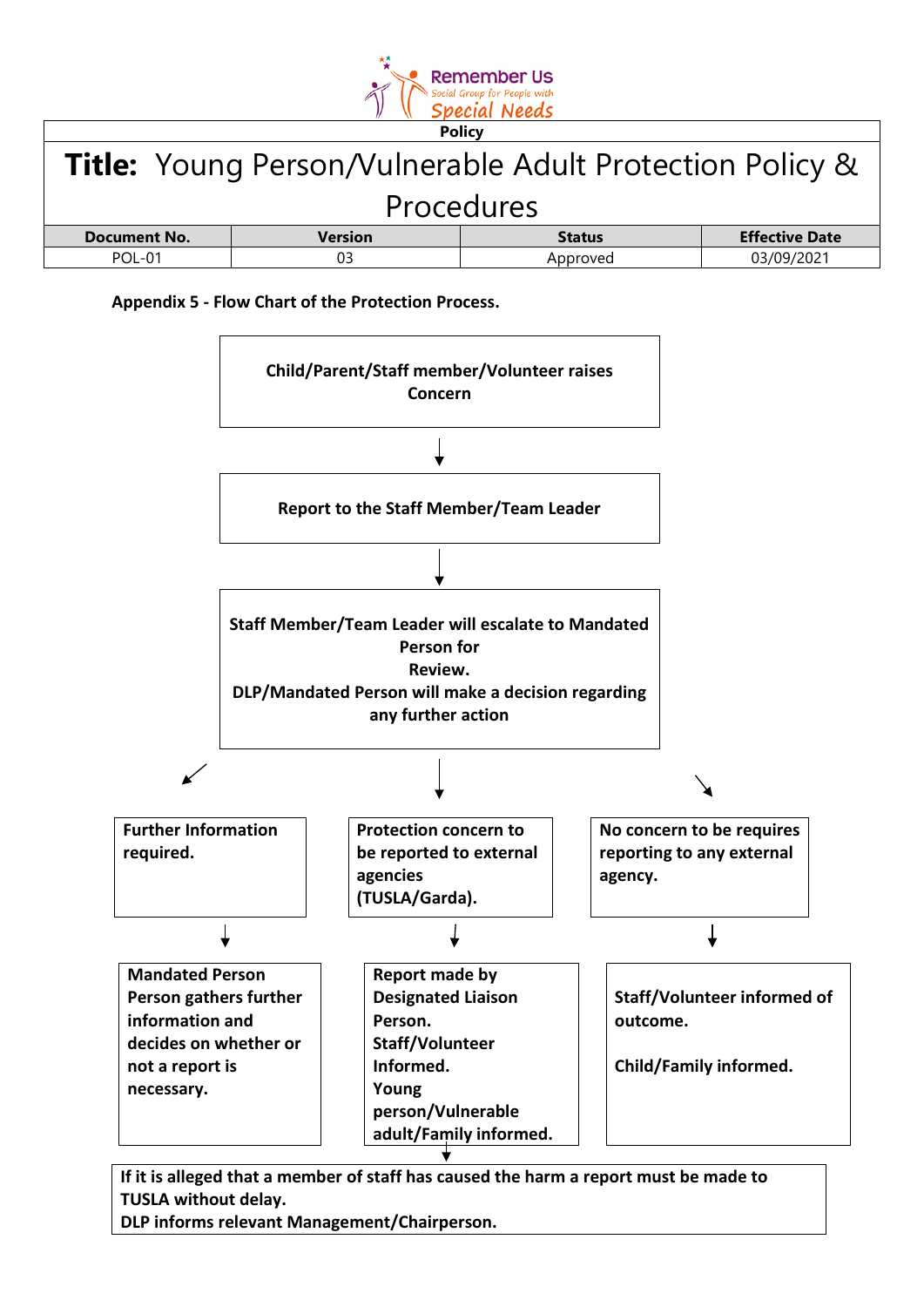

# **Title:** Young Person/Vulnerable Adult Protection Policy & Procedures

| <b>Document No.</b> | Version  | <b>Ttatus</b> | <b>Effective Date</b> |
|---------------------|----------|---------------|-----------------------|
| <b>POL</b>          | <b>.</b> | \pproved      | /2021                 |
| $\sim$              | ັບ       |               | 100.                  |

#### **Appendix 6**

#### **Procedure - Responding to a young person/vulnerable adult who discloses abuse**

- A young person/vulnerable adult may disclose to a staff member/ volunteer that they have been or are being harmed or abused. Young people/Vulnerable adults will often have different ways of communicating that they are being abused. If a child or young person hints at or tells a staff member/volunteer that he or she is being harmed by someone, be it a parent/carer, another adult or by another young person/vulnerable adult (peer abuse), it should be treated in a sensitive way.
- Remember, a young person/vulnerable adult may disclose abuse to you as a trusted adult at any time during your work with them. It is important that you are aware and prepared for this.
- Be as calm and natural as possible.
- Remember that you have been approached because you are trusted and possibly liked. Do not panic.
- Be aware that disclosures can be very difficult for the young person/vulnerable adult.
- Remember, the young person/vulnerable adult may initially be testing your reactions and may only fully open up over a period of time.
- Listen to what the young person/vulnerable adult has to say. Give them the time and opportunity to tell as much as they are able and wish to.
- Do not pressurise the young person/vulnerable adult. Allow him or her to disclose at their own pace and in their own language.
- Conceal any signs of disgust, anger or disbelief.
- Accept what the young person/vulnerable adult person has to say false disclosures are very rare.
- It is important to differentiate between the person who carried out the abuse and the
- act of abuse itself. The young person/vulnerable adult quite possibly may love or strongly like the alleged abuser while also disliking what was done to them. It is important therefore
- to avoid expressing any judgement on, or anger towards the alleged perpetrator while talking with the young person/vulnerable adult
- It may be necessary to reassure the young person/vulnerable adult that your feelings towards him or her have not been affected in a negative way as a result of what they have disclosed.
- Reassure young person/vulnerable adult that they have taken the right action in talking to you.

#### **When asking questions**

.

- Questions should be supportive and for the purpose of clarification only.
- Avoid leading questions, such as asking whether a specific person carried out the abuse. Also, avoid asking about intimate details or suggesting that something else may have happened other than what you have been told. Such questions and suggestions could complicate the official investigation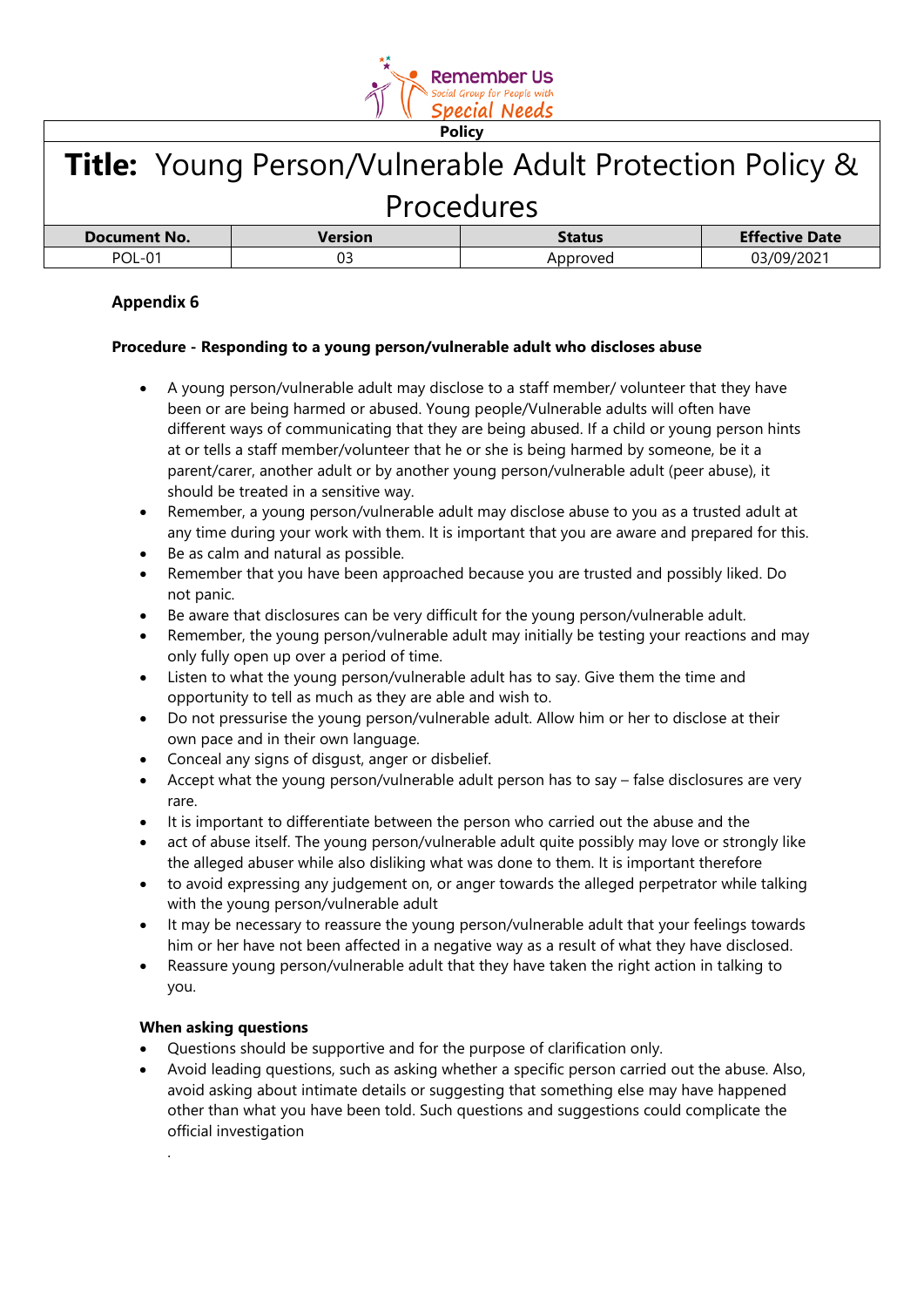

## **Title:** Young Person/Vulnerable Adult Protection Policy & Procedures

| <b>Document No.</b> | Version  | Status   | <b>Effective Date</b> |
|---------------------|----------|----------|-----------------------|
| <b>POL-01</b>       | ~~<br>ັັ | Approved | 03/09/2021            |

**Confidentiality -** Do not promise to keep secrets.

At the earliest opportunity, tell the young person/vulnerable adult that:

- You acknowledge that they have come to you because they trust you.
- You will be sharing this information only with people who understand this area and who can help. There are secrets which are not helpful and should not be kept because they make matters worse. Such secrets hide things that need to be known if people are to be helped and protected from further on-going hurt.
- By refusing to make a commitment to secrecy to the young person/vulnerable adult you do run the risk that they may not tell you everything (or, indeed, anything) there and then. However, it is better to do this than to tell a lie and ruin the young person/vulnerable adult's confidence in yet another adult. By being honest, it is more likely that the young person/vulnerable adult will return to you at another time.

**Think before you promise anything** – do not make promises you cannot keep

- At the earliest possible opportunity:
- Record in writing, in a factual manner, what the young person/vulnerable adult has said, including, as far as possible, the exact words used by the young person/vulnerable person.
- Inform the DLP immediately and agree measures to protect the young person/vulnerable person, e.g. report the matter directly to Tusla
- Maintain appropriate confidentiality.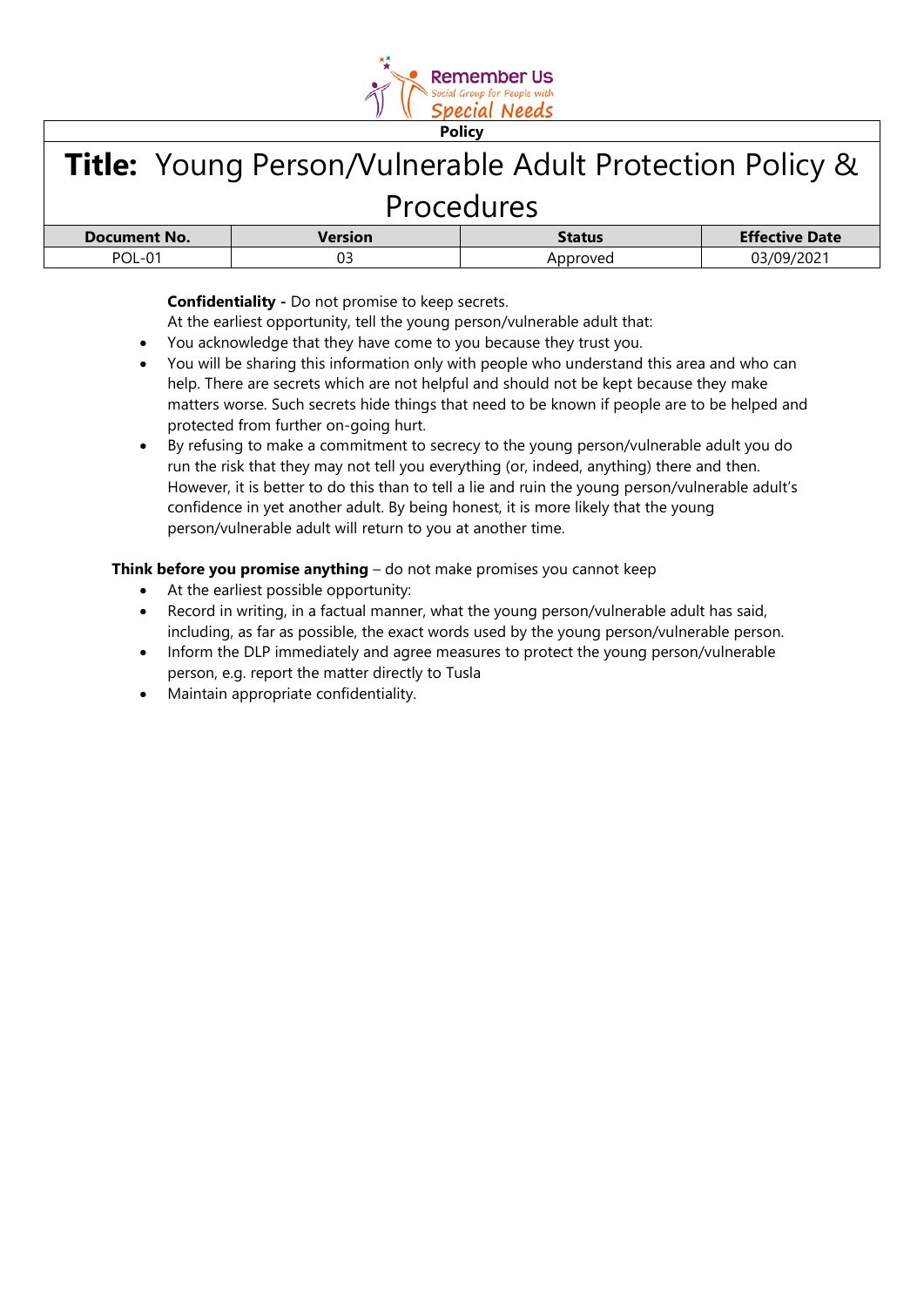

## **Title:** Young Person/Vulnerable Adult Protection Policy & Procedures

| <b>Document No.</b> | Version | Status   | <b>Effective Date</b> |
|---------------------|---------|----------|-----------------------|
| <b>POL-01</b>       | ບບ      | \pproved | 03/09/2021            |

#### **Appendix 7**

#### **Procedure - Responding to allegations of abuse made against or involving staff/volunteers**

An allegation of abuse may relate to any person who works with young people/vulnerable adults:

- Behaved in a way that has or may have harmed a young person/vulnerable adult;
- Possibly committed a criminal offence in relation to a young person/vulnerable adult
- Behaved towards a young person/vulnerable adult in a way that indicates they may pose a risk of harm to a young person/vulnerable adult;
- Behaved in a way that is contrary to Remember Us code of behaviour for workers and volunteers;
- Behaved in a way that is contrary to professional practice guidelines.

If an allegation is made against a Remember Us staff member/volunteer you must ensure that everyone involved is dealt with appropriately and in accordance with our guiding principles and child safeguarding procedures, the rules of natural justice and any relevant employment law. Remember Us has a dual responsibility in respect of both the young person/vulnerable adult and the staff member/ volunteer. There are two separate procedures to be followed:

- The reporting procedure to Tusla in respect of the young person/vulnerable adult and the alleged abuser;
- The internal personnel procedure for dealing with the staff member/volunteer.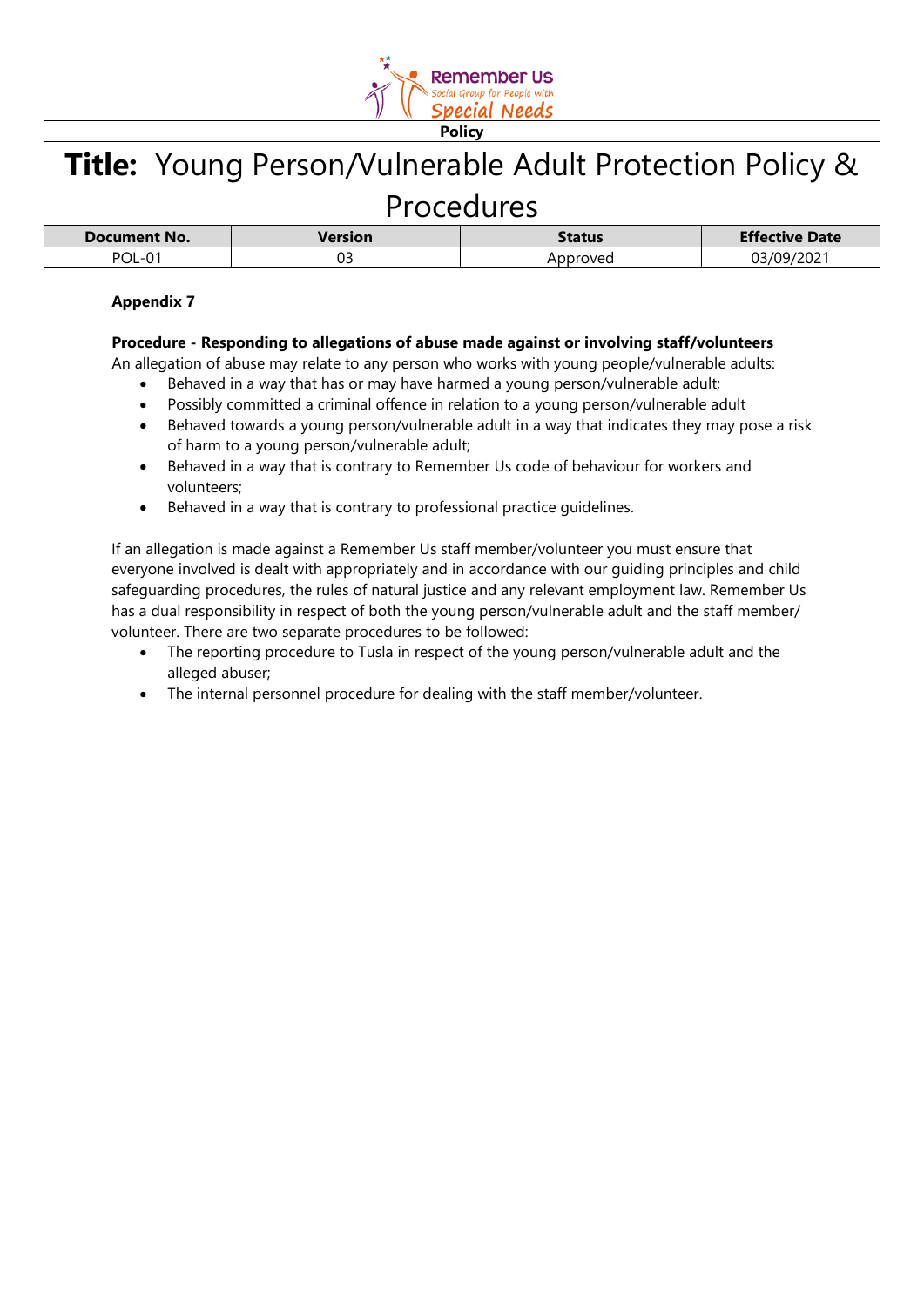

# **Title:** Young Person/Vulnerable Adult Protection Policy & Procedures

| Document No. | <b>Version</b> | Status   | <b>Effective Date</b> |
|--------------|----------------|----------|-----------------------|
| POL-01       | ັ              | \pproved | 03/09/2021            |

#### **Appendix 8**

#### **Procedure - Reporting allegations of abuse made against Remember Us workers/volunteers to Tusla**

- Reports of allegations against Remember Us workers/volunteers must be made to the Designated Liaison Person or Chairperson without delay;
- The DLP or Chairperson (or designated Board Director) will immediately inform Management of the report.

The first priority is for the safety of the young person/vulnerable adult; management must ensure no child or young person is exposed to unnecessary risk;

- If the allegation is judged to warrant reporting to Tusla, this will be done as soon as possible, in conjunction with the DLP if appropriate;
- Parents/guardians will be informed by Remember Us of any action planned while having regard to the confidentiality rights of others, such as the person against whom the allegation has been made.

| Mandated Person(s):       | Nora Roben, Anne Drumm  |
|---------------------------|-------------------------|
| Contact telephone number: | 086 0457003 (Nora/Anne) |

#### **Chairperson internal personnel procedures for dealing with the staff member/volunteer.**

In the context of an allegation of abuse against a staff member/volunteer, Remember Us disciplinary procedures aims to ensure that fair procedure is followed taking into account employment contract/volunteer agreement as well as the rules of natural justice.

- In making an immediate decision about the staff member's/volunteer's presence in the organisation, the Chairperson will, as a matter of urgency take any measures necessary to protect the young person/vulnerable adult. These will be proportionate to the level of risk to the young person/vulnerable adult;
- Protective measures do not presume guilt.
- The Chairperson will privately inform the staff member/volunteer that an allegation has been made against him or her and the nature of the allegation.
- The staff member/volunteer will be afforded an opportunity to respond. The Chairperson should will note the response and pass on this information if making a formal report to Tusla.
- The staff member/volunteer will be offered the option to have representation at this stage and should be informed that any response may be shared with Tusla.
- While Tusla will not provide advice on employment matters, advice and consultation with regard to risk to young people/vulnerable adults can be sought from the local Tusla social work office.
- The Chairperson will ensure that actions taken by Remember Us do not frustrate or undermine any investigations or assessments undertaken by Tusla or An Garda Síochána. Remember Us will liaise closely with the investigating bodies to ensure this.
- The requirements of fair procedure and natural justice mean that Tusla usually will not share the detail of any assessment regarding allegations of abuse against a staff member /volunteer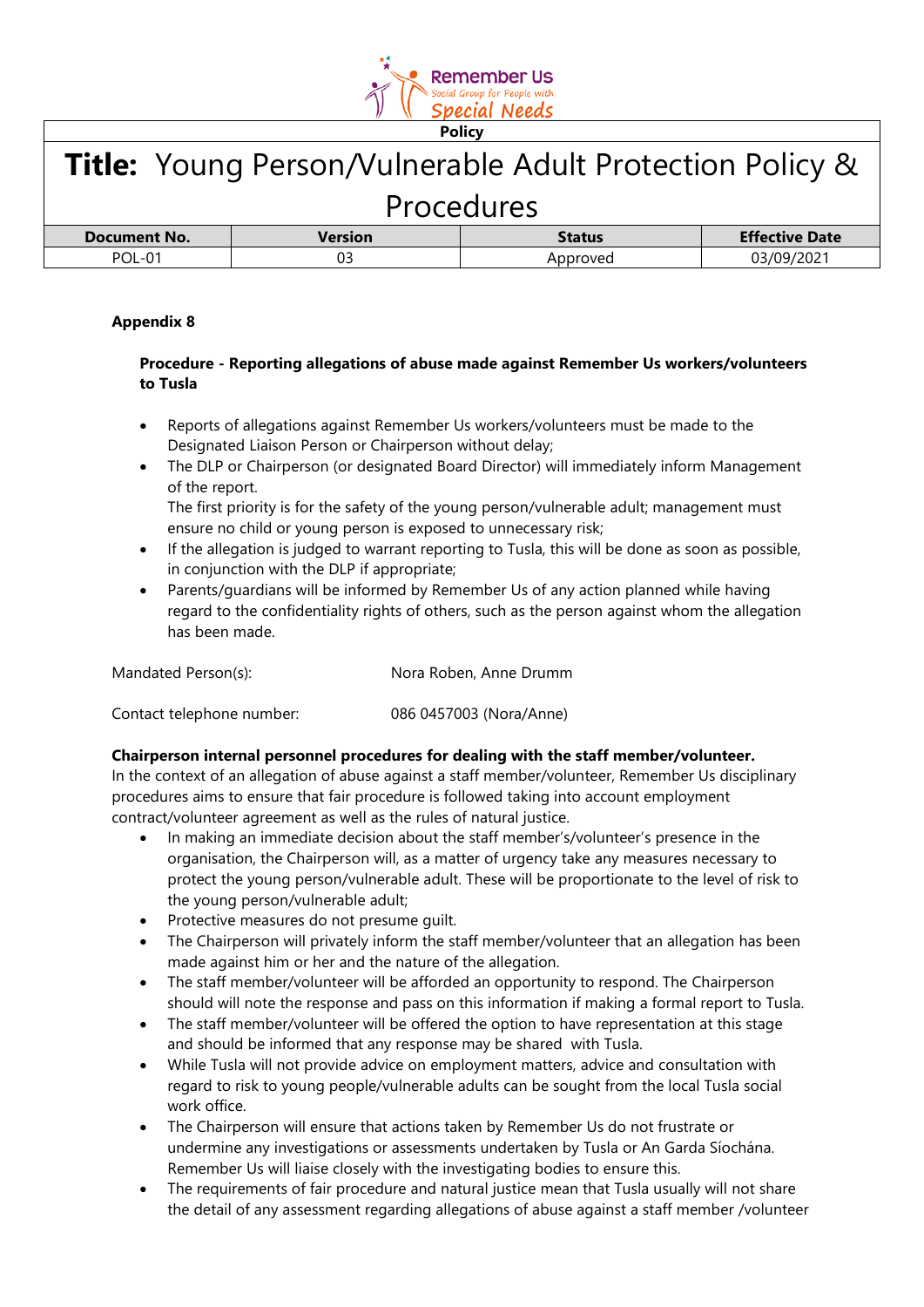

# **Title:** Young Person/Vulnerable Adult Protection Policy & Procedures

| <b>Document No.</b> | Version | Status  | <b>Effective Date</b> |
|---------------------|---------|---------|-----------------------|
| POL-J<br>$\sim$     | ັ       | pproved | /09/2021              |

until they have had an opportunity to fully respond to the allegation and any findings and decisions of Tusla.

#### **Erroneous allegations**

Staff members or volunteers working with young people/vulnerable adults may feel vulnerable to accusations of child abuse. Across the sector there may have been occasions when erroneous or untrue allegations have been made against staff/volunteers. This might have been because of misunderstandings or a genuine mistake.

Any allegation of abuse against a staff member/volunteer will be dealt with sensitively, and support provided by Remember Us for both the staff member and/or volunteer who allegedly abused a young person/ and the worker/employee/volunteer who reported the alleged abuse.

Appropriate levels of confidentiality will be ensured, any information relating to the allegation will be distributed within the guidelines and process detailed above.

#### **Whistle blowing** –a responsibility to speak out

Remember Us Staff members/volunteers should be aware of the appropriate authorities outside Remember Us to whom you should report if you are inhibited, for any reason, in reporting an incident internally or where you are dissatisfied with the internal response.

Staff members/volunteers may refer to the Protected Disclosures Act 2014.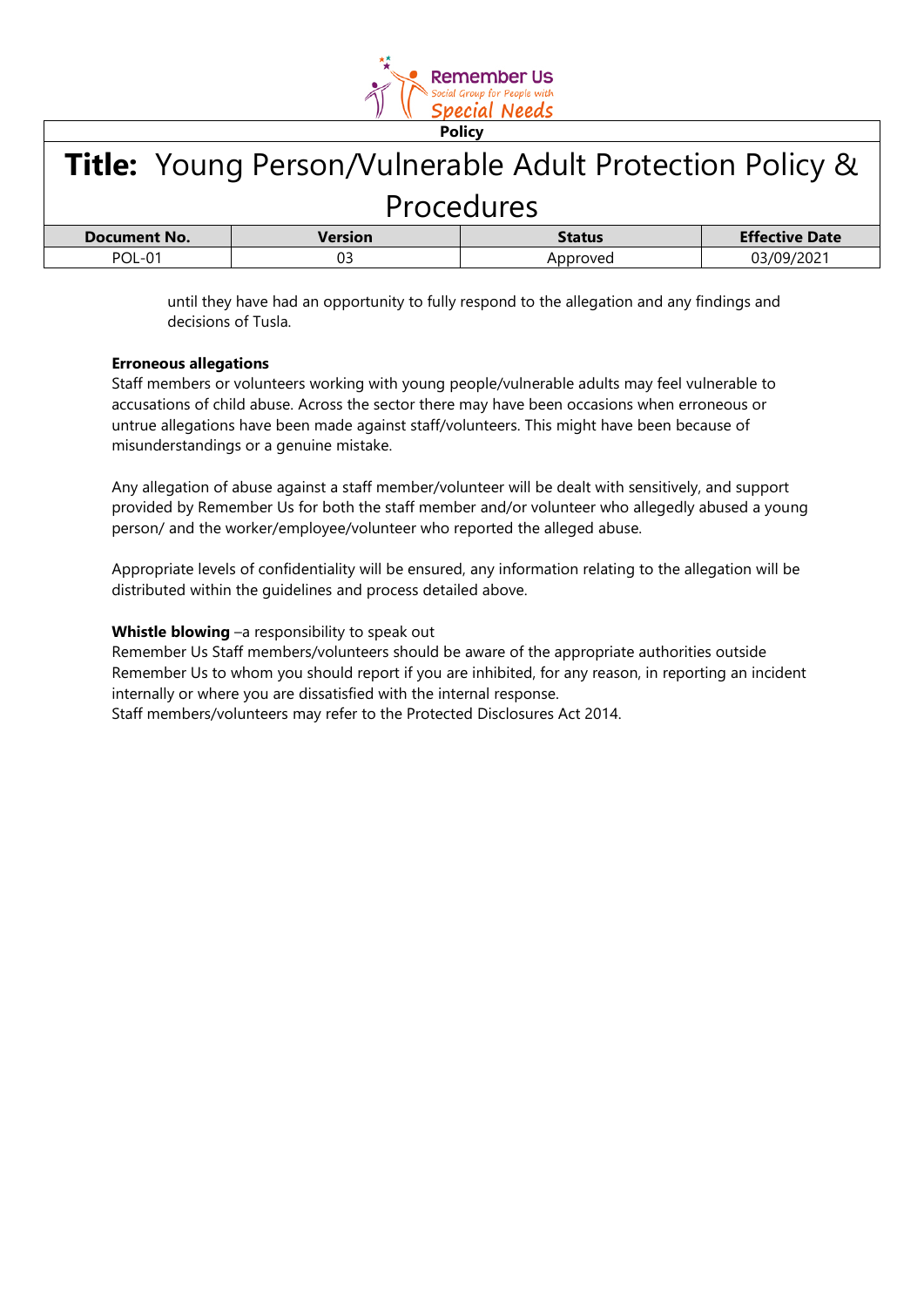

# **Title:** Young Person/Vulnerable Adult Protection Policy & Procedures

| Document No.  | Version | Status   | <b>Effective Date</b> |
|---------------|---------|----------|-----------------------|
| <b>POL-01</b> | 03      | Approved | 09/2021/              |

#### **Appendix 9**

#### **Definitions**

**A vulnerable adult** is a person aged 18 years or over who may require assistance to care for themselves, or protect themselves from harm or from being exploited. This may be because they have a disability (either mental health, intellectual or physical), a sensory impairment, are old and frail or have some other form of illness

**Vulnerable adult abuse** is any mistreatment that violates a person's human and civil rights, the person's quality of life, to causing actual physical suffering. A vulnerable adult may be subjected to more than one form of abuse at any given time.

**Physical abuse** such as hitting, pushing, p[inching, shaking, misusing medication, scalding, restraint, hair pulling

Sexual abuse such as rape, sexual assault, or sexual acts to which the vulnerable adult has not or could not have consented, or to which they were pressurised into consenting

**Psychological or emotional abuse** such as threats of harm or abandonment, being deprived of social or any other form of contact, humiliation, blaming, controlling, intimidation, coercion, harassment, verbal abuse, being prevented from receiving services or support.

**Financial or material abuse** such as theft, fraud or exploitation, pressure in connection with wills, property, or inheritance, misuse of property, possessions or benefits.

**Neglect** such as ignoring medical or physical care needs and preventing access to health, social care or educational services or withholding the necessities of life such as food, drink and heating

**Discriminatory abuse** such as that based on race or sexuality or a person's disability and other forms of harassment or slurs

**Institutional abuse** can sometimes happen in residential homes, nursing homes, hostels, holiday centres or hospitals when people are mistreated because of poor or inadequate care, neglect and poor practice that affects the whole of that service.

**Domestic abuse** refers to the use of physical or emotional force or threat of physical force, including sexual violence in close adult relationships. This includes violence perpetrated by a spouse, partner, son or daughter or any other person who has a close or blood relationship with the victim. The term 'domestic violence' goes beyond actual physical violence. It can also involve emotional abuse; the destruction of property; isolation from friends, family and other potential sources of support; threats to others including young people/vulnerable adults; stalking; and control over access to money, personal items, food, transportation and the telephone. In relation to children, exposure to Domestic Abuse, is defined as emotional abuse. Young people/vulnerable adults exposed to Domestic abuse are also at a higher risk of emotional and physical abuse.